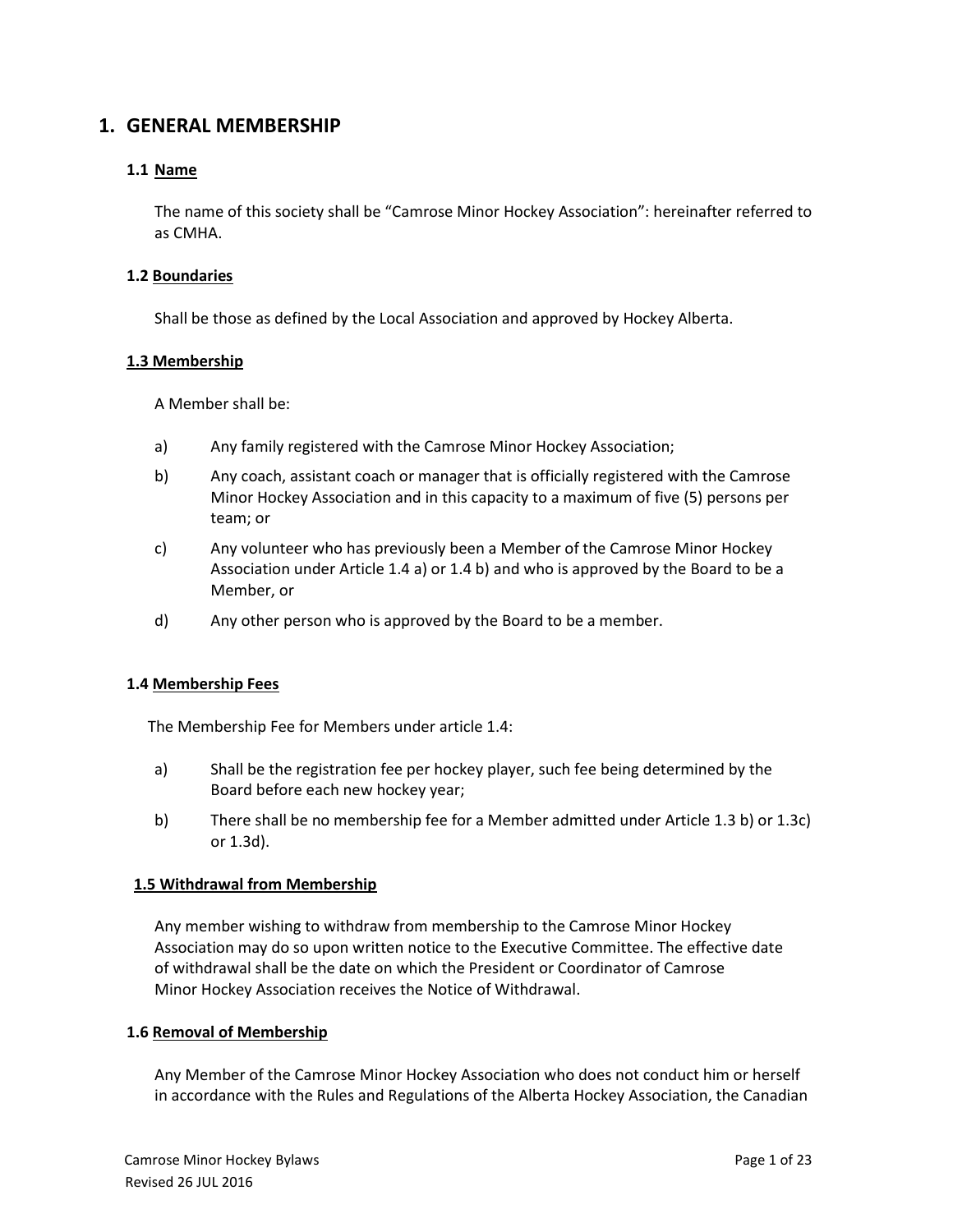Hockey Association or either the By-Laws or Policies of the Camrose Minor Hockey Association can, upon a 2/3 majority vote of the Board at an CMHA meeting, be expelled as a Member of the Camrose Minor Hockey Association for the remainder of the present hockey year or such longer period of time as the Board may decide upon.

# **1.7 Meetings**

# *a) Annual General*

The Camrose Hockey Association shall hold their Annual General Meeting on or before the 30 day of April each year. Such meeting shall be called by the President and notice shall be given to the general membership by email sent at least 21 days prior to the meeting date and posting on the CMHA website for a minimum of 21 consecutive days prior to the meeting date Such Annual General Meeting will deal with:

- 1. The associations Bylaws Notice of the Special Resolutions to amend the Bylaws must be received by the President in writing at least 10 days prior to the General Meeting.
- 2. The association's yearly review of operations.

# *b) General and Special Meetings*

1. General and Special Meetings of the general membership of the Camrose Minor Hockey Association will be called at any time by the Coordinator upon the instructions of the President, or on written request of three Members of the Executive Board, or upon receipt by the Board of a petition signed by 1/3 of the Members of the Camrose Minor Hockey Association who are in good standing, which petition shall set forth the reasons for calling the General Meeting. Notice of the General and Special Meetings shall be provided to the general membership by email sent at least 21 days prior to the meeting date and posting on the CMHA website for a minimum of 21 consecutive days prior to the meeting date..

### **1.8 Voting Rights**

- a) In the case of a family membership as specified in Article 1.3 a), voting rights are restricted to persons over the age of eighteen (18) years with only one vote per family.
- b) Voting rights for the Members identified in Article 1.3 b) shall be one vote per person.
- c) Voting rights for those Members identified in Article 1.3 c) and 1.3 d) shall be one vote per member.
- d) No person attending any meeting shall be entitled to more than one vote on each motion at the meeting. Where a person is entitled to vote as a Member in more than one capacity, they must select in which capacity they are voting as a Member.
- e) Every motion shall be decided by a show of hands. A declaration by the President that a motion has been carried or not carried shall be sufficient evidence of the fact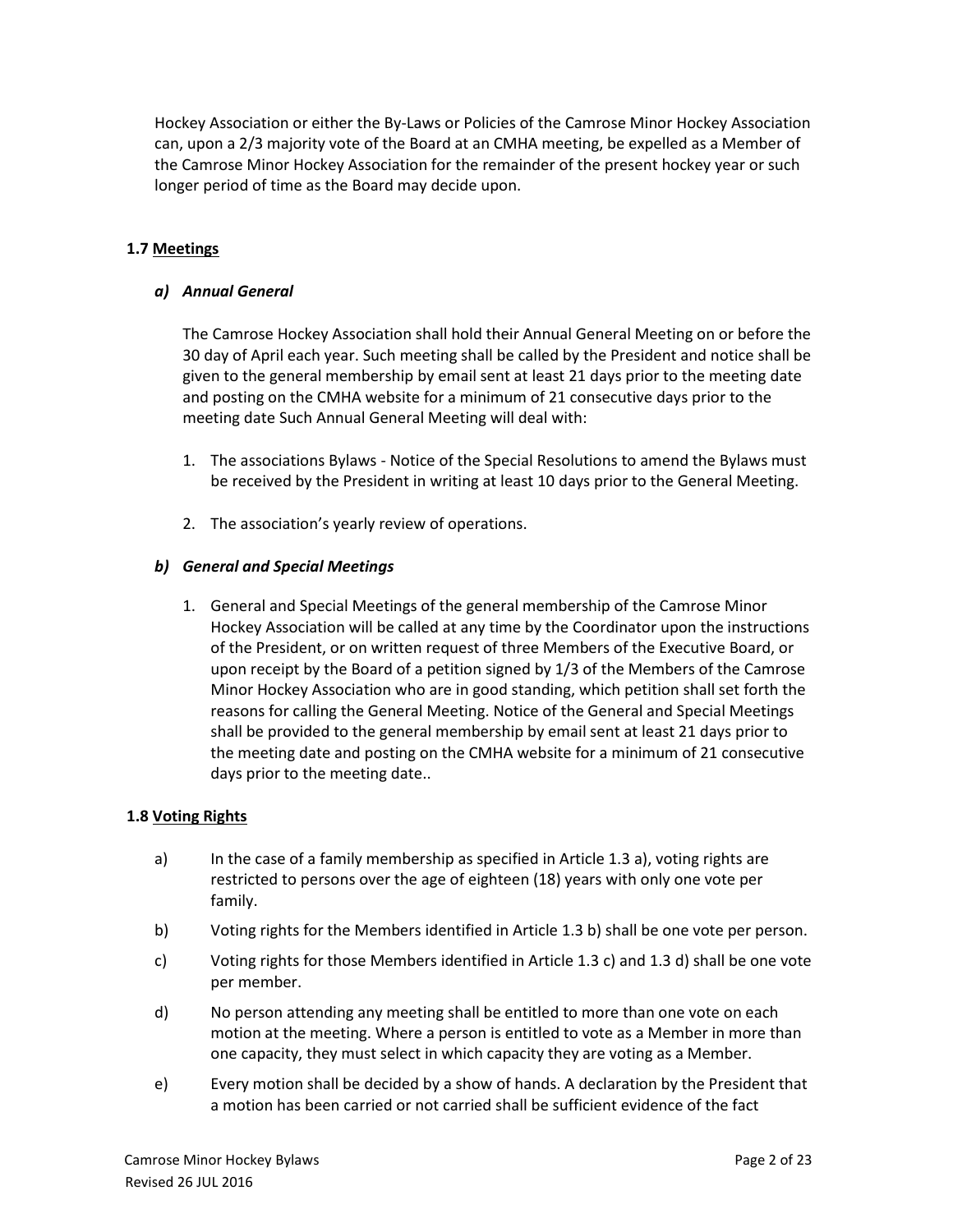without proof of number or proportion of the votes accorded in favor of or against such motion. A member may demand a poll on any vote which vote shall then be counted by a written ballot.

#### **1.9 Quorum**

A quorum at any Special Meeting or Annual General Meeting of Members shall be equal to Twenty (20) voting Members. This number can include the members of the Board in attendance.

### **1.10 Majority Vote**

Except in the case of a Special Resolution, all motions shall be adopted by majority vote of those Members in attendance at a meeting.

#### **1.11 Special Resolution**

A "Special Resolution" means:

- a) A resolution passed at a General Meeting of which not less than ten (10) days notice specifying the intention to propose the Resolution has been duly given, and;
- b) By the vote of not less than 75% of those Members who, if entitled to do so, vote in person.
- c) A resolution proposed and passed as a Special Resolution at a General Meeting of which less than 10 days notice has been given, if all Members entitled to attend vote at the General Meeting so agree, or
- d) A resolution consented to by all Members who would have been entitled at a General Meeting to vote on the resolution in person.
- e) Notice of the Special Resolution shall be provided to the General Membership by notice on the association website for 10 days prior to the meeting date.

#### **1.12 Nominations**

Every Member of the Camrose Minor Hockey Association shall have the privilege of nominating a qualified representative for each Executive Board position open for election in any given year.

### **1.13 Qualifications of Executive Members**

Any person nominated for a Board position must be a Member in good standing under Article 1.3.

To be eligible for nomination as the President, it is recommended that the individual have been on the Board for a minimum of one year.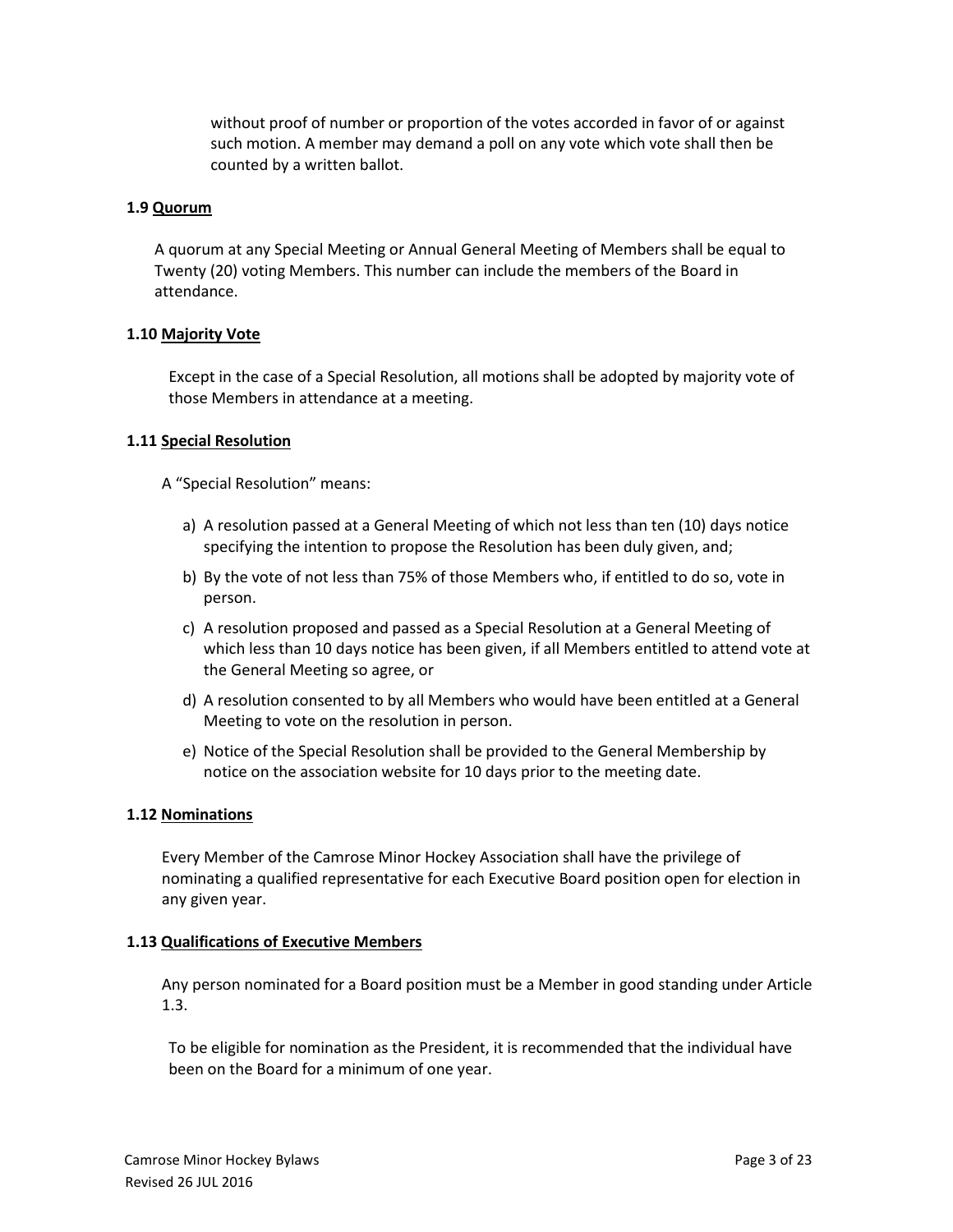### **1.14 Election of Board**

At every Annual General Meeting there shall be an election of Officers as follows:

- a) Elected on even numbered years (2016, 2018, etc.) shall be the Vice President and Treasurer.
- b) Elected on odd numbered years (2017, 2019, etc.) shall be the President and Secretary.
- c) The elected officers shall form part of the Board until their successors are elected and installed.
- d) Each of the remaining Directors shall serve two year terms, with 50% being elected in each year.
- e) Officers will be restricted to only one member per immediate family.

#### **1.15 Conduct of Meetings**

All Regular, Special, and Annual General Meetings shall be conducted under the Robert's Rules of Order.

#### **1.16 Dissolution**

Should the Camrose Minor Hockey Association dissolve or vote to conclude its activities all assets held by the Camrose Minor Hockey Association after payment of all debts shall be transferred to the control of the City of Camrose Leisure Services until such assets can be distributed to eligible donee.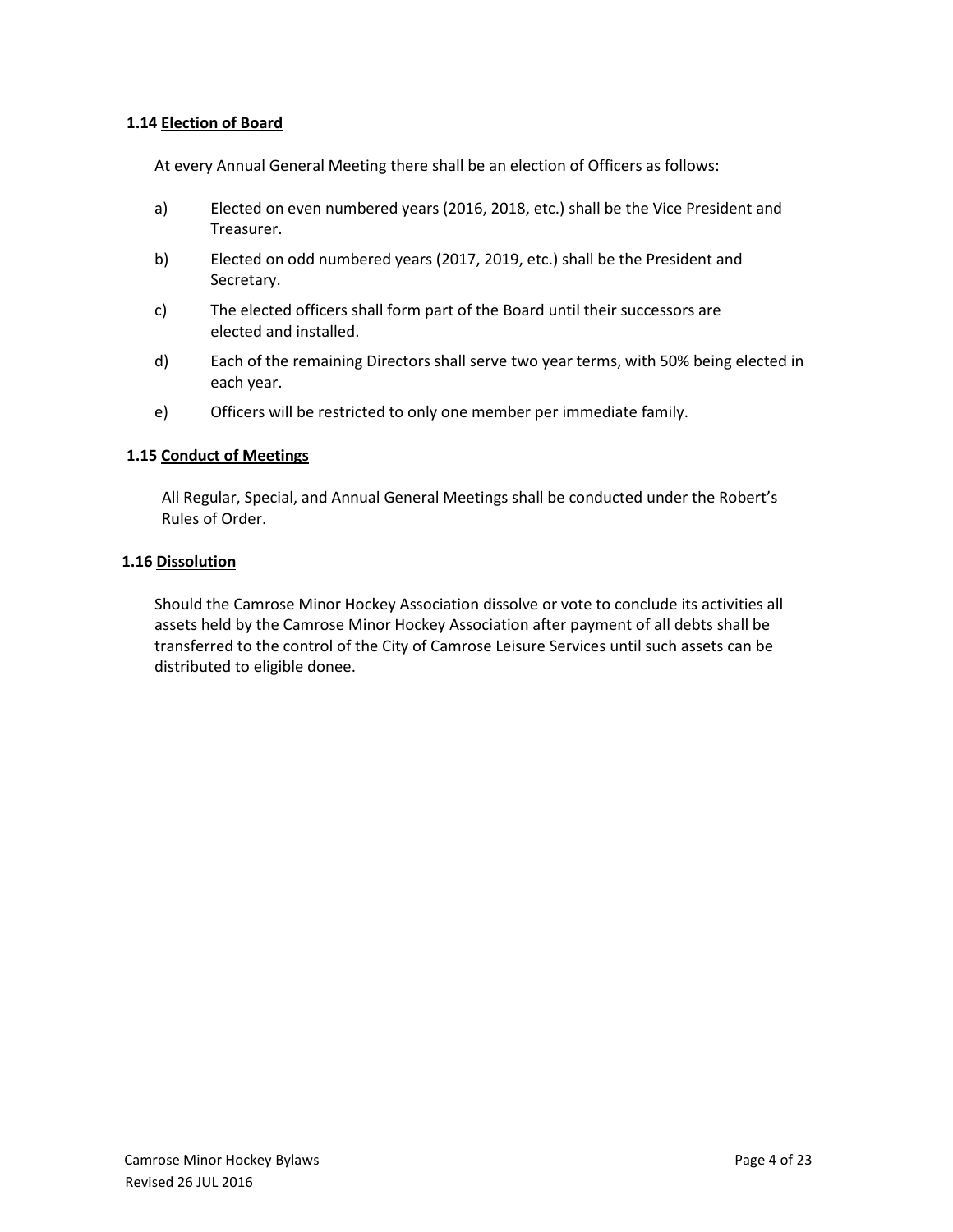# **2 THE BOARD**

### **2.1 Composition**

The affairs and business of the CMHA shall be managed and supervised by a board consisting of the President, Vice – President, Secretary, Treasurer and twelve (12) Directors for a total of 16 members. The Board will exercise all such powers and do all such acts and things as may be exercised or done by the CMHA and are not by these by-laws or by Statute expressly directed or required to be done by the CMHA at meetings of the Members.

The Camrose Referee Association will appoint an elected rep to have a voting seat on the Camrose Minor Hockey Board.

The Board shall meet the third week of the month or as determined by the President.

# **2.2 Qualification**

Directors must be 18 years of age or older.

### **2**.**3 Withdrawal**

Any Member of the Board can withdraw from the Board by providing to the President or Coordinator written notice of withdrawal. The effective date of the withdrawal shall be the date on which the President or the Coordinator of the Camrose Minor Hockey Association receives the notice of withdrawal**.** 

### **2.4 Removal**

A Member of the Board shall be relieved of his/her duties and removed as a Member of the Board in the following circumstances:

- a) Upon the failure to attend 3 consecutive meetings without a reasonable excuse;
- b) Upon 75% majority vote of the Members of the Board on the basis that a Member is doing an unsatisfactory job;
- c) Upon a Special Resolution of the general membership at a General Meeting.

### **2.5 Elections**

The Board must be determined by election at the annual General Meeting in April.

a) Each year, before the Annual General Meeting, a Nomination Committee shall be formed with the assistance of the Coordinator, to obtain the names of all interested persons wishing to run for election to CMHA.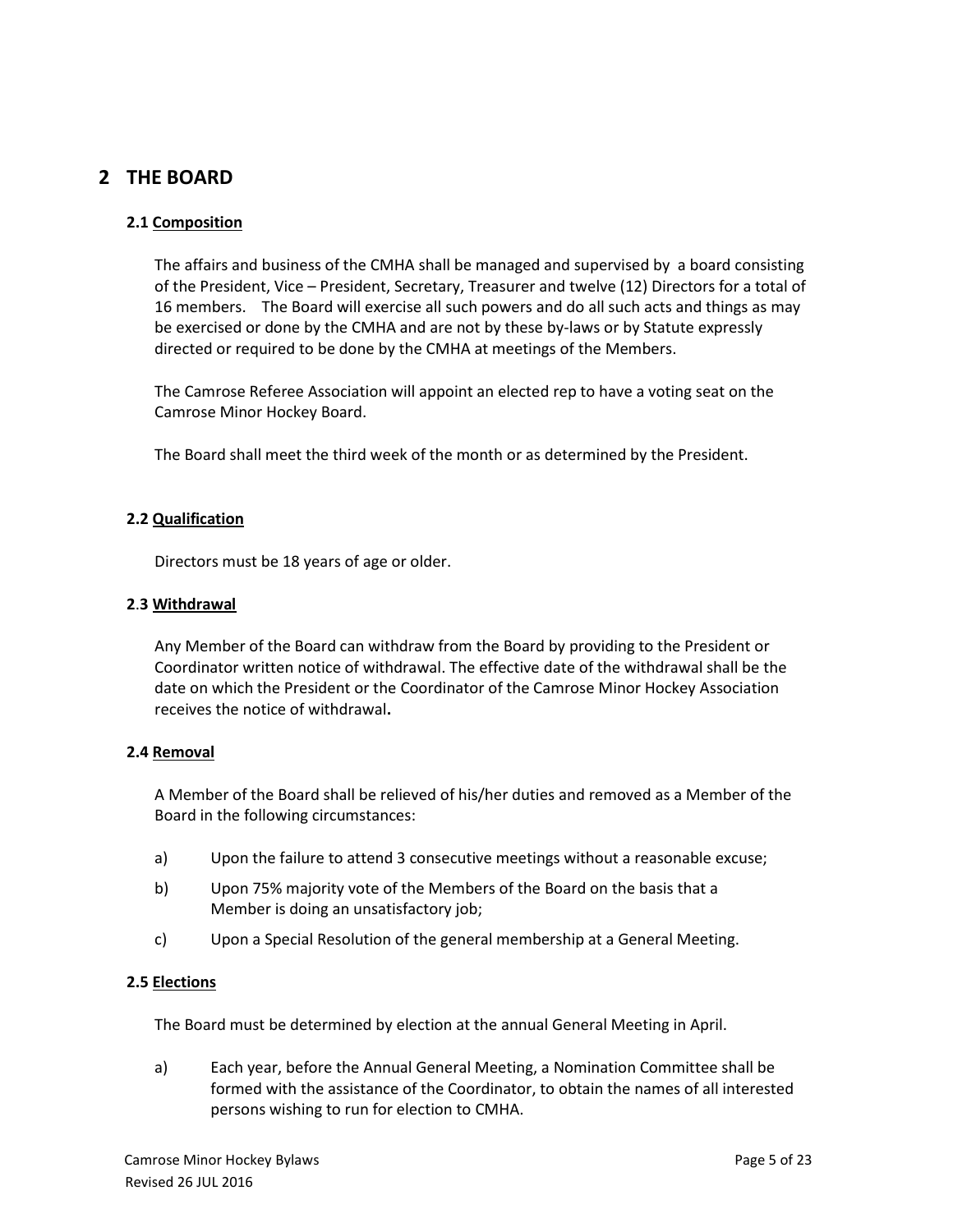- b) This committee shall establish a list of all persons wishing to run, One (1) week prior to the general meeting, all persons on the list should be notified of the meeting to ensure attendance.
- c) At the meeting, at the request of the President the list shall be put up on the screen to all in attendance to be used as an election ballot. If a position remains vacant after the annual General Meeting, new Directors may be appointed to the Board by the current Board.
- d) If more than one nomination is made for any position, an election by secret ballot will be required by all persons attending. Those persons nominated who don't wish to run may refuse their nomination. The nominees with the most votes shall then comprise the Board for the following year.
- e) Following these elections, the incumbent President shall turn over the meeting to the President-elect (if a change has been made). The President for the following year may then make any statements regarding the Board, welcoming the new members, etc. and close the meeting. After this meeting, the responsibility for the efficient change of Directors shall be placed upon the President.

# **2.6 Filling of Vacancies**

In the event that the President is unable to perform the required duties, the Vice President will assume the position of President for the balance of the term or until the next Annual General Meeting, whichever event first occurs. In the event that the Vice President cannot assume the President's position, or in the event that any other Member of the Executive Board withdraws or is removed from the Board, or should a Board position not be filled by an election of the general membership at an Annual General Meeting, then the Board shall elect a Member from the general membership to fill the vacancy until the next Annual General Meeting. Any such executive position filled will be up for election at the next Annual General Meeting with the balance of the length of the term for the position decided in accordance with the time limitations in Article 1.12.

# **2.7 Meetings**

There shall be a minimum of 8 general meetings of the Board held each year. The date and time of such meetings shall be set by the President.

### **2.8 Voting**

Each Member of the Board shall be entitled to one vote. In the case of a tie vote the President of the Camrose Minor Hockey Association shall be entitled to a second or casting vote.

### **2.9 Quorum**

A quorum at any Board Meeting shall be 50% plus 1 of the Members of the Board at the time of the meeting.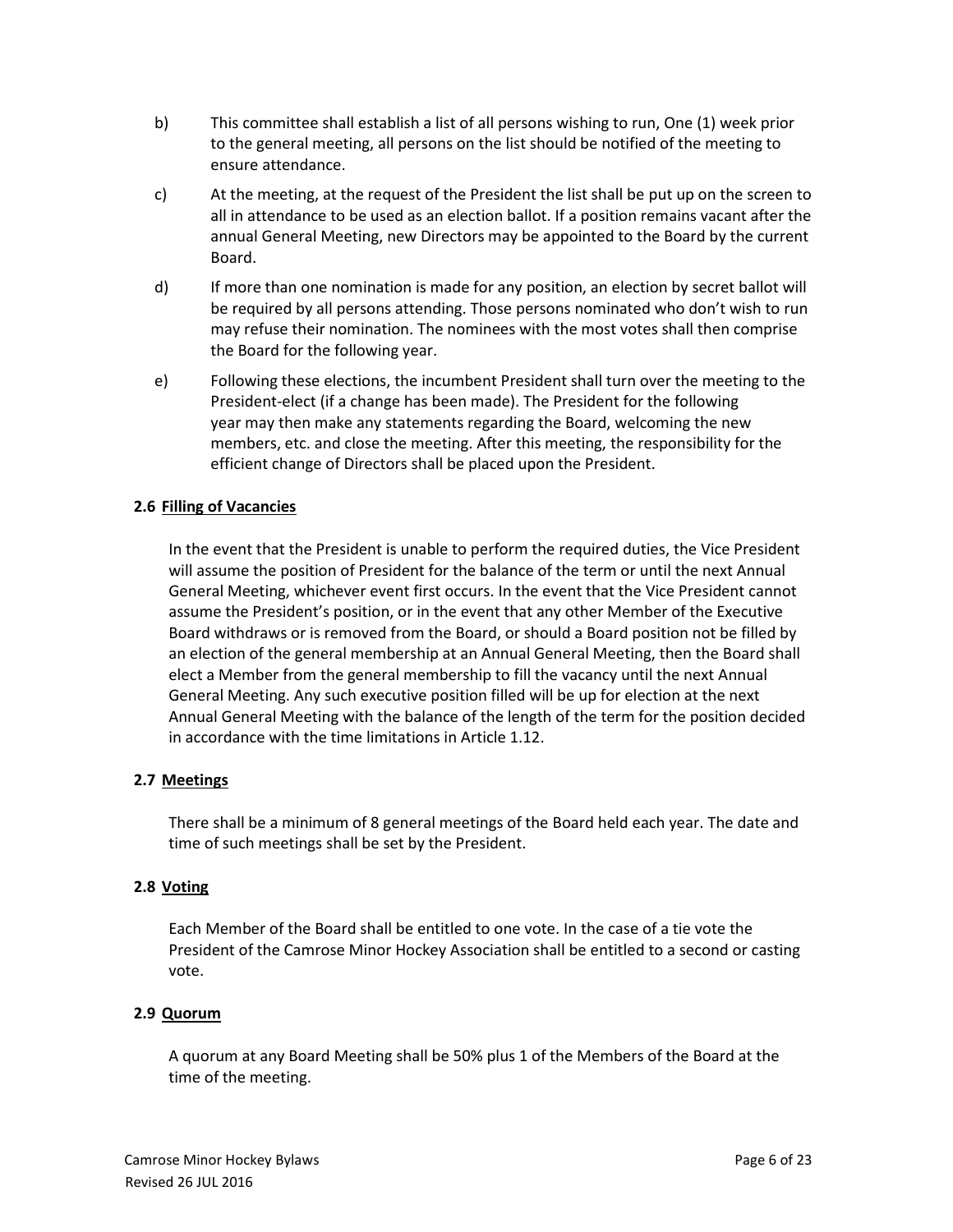### **2.10 Powers**

The Board shall be subject to the By-Laws or directions given by majority vote at any General Meeting of the Camrose Minor Hockey Association properly called and constituted:

- a) have full control and management of the affairs of the Camrose Minor Hockey Association;
- b) have the power to adopt or amend policy, guidelines, procedures or regulations, at any General or Special Meeting, by motion, which shall be binding upon all members of the Camrose Minor Hockey Association;
- c) Have the power to establish policies to ensure allotted ice time is distributed on a fair and just basis.

### **2.11 Majority Vote**

- a) On any general motion a majority vote of the quorum shall pass the motion. A motion to adopt a policy, guideline, procedure or regulation requires a 2/3-majority vote of the quorum to pass the motion;
- b) Every motion shall be decided by a show of hands or written ballots as declared by the Chairperson;
- c) A declaration by the President that a motion has been carried or not carried shall be sufficient evidence of the fact without proof of number or proportion of the votes accorded in favor of or against such motion;
- d) A Member may demand a poll on any vote which vote shall then be counted by a written ballot.

#### **2.12 Board Structure**

The Board shall consist of the following, and each will have specific duties, roles and responsibilities:

a) Executive

- President
- Vice President
- Treasurer
- Secretary
- b) Directors of the Board
	- Director, Registration
	- Director, Evaluations / Tryouts
	- Director, Equipment
	- Director, Coach Mentorship
	- Director, Discipline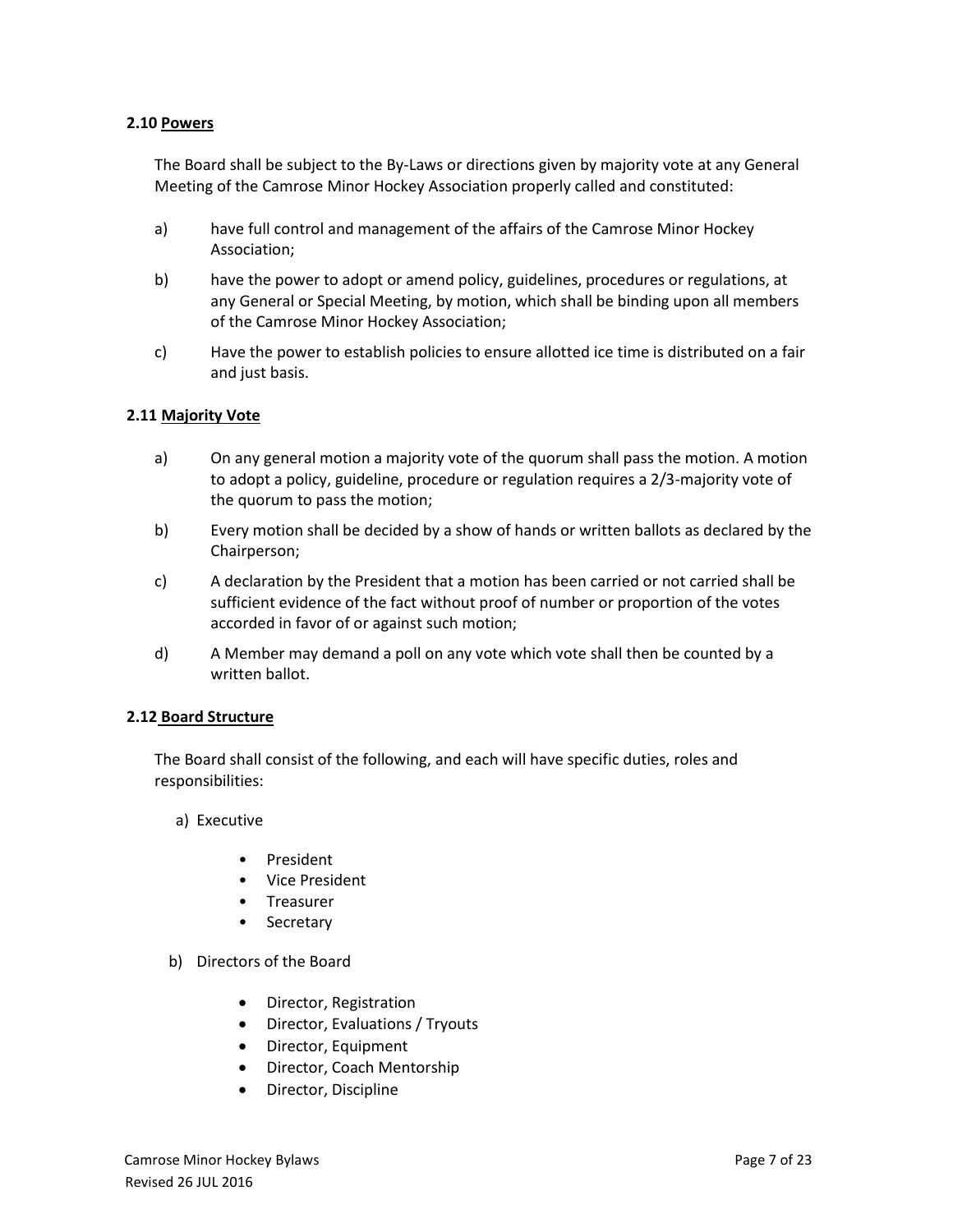- Director, Sponsorship
- Director, Promotions & Public Relations
- Director, Rep Team (AA, A Teams)
- Director, Non Rep Teams (B Teams and Below)
- Director, Female
- Director, Initiation
- Director, Novice
- Director, Atom
- Director, Peewee
- Director, Bantam
- Director, Midget
- Referee In Chief

### **2.13 Duties**

### **1. Finances**

- a) The Finances of CMHA shall be maintained by the Coordinator (s). A proposed budget for the CMHA shall be prepared by the Coordinators and presented to the Board at the first meeting following the AGM; same shall be submitted to the Board of Directors for consideration and approval.
- b) All funds earned by the CMHA through its activities shall be credited to the account.
- c) All expenditures shall be covered by invoice.
- d) Bank signing officers shall be any two of the President, Vice President, and Coordinator (or in his absence the Treasurer).
- e) Each player registering with the CMHA shall be assessed a registration fee to assist in payment of expenses in connection with the operation of the CMHA.
	- i. In order for a member to be in good standing, the registration fees must be paid by October 1st (or by post-dated cheque with the last date being November 15<sup>th</sup>)
	- ii. Tryout fees may be charged to players trying out for Rep teams registered at all levels.

#### **2. Ice Allotment**

a) The CMHA Coordinator (s) will request ice from The City of Camrose (surrounding jurisdictions if applicable) and allocate to the six divisions: Initiation, Novice, Atom, Peewee, Bantam, and Midget. Distribution will take into account rep teams requirements and house league requirements for each league. The first three weeks of CMHA ice allocation shall be allotted to the Rep Clubs with emphasis in the first week of selection to be placed on the selection of AAA teams; in the second week to the selection of AA, and in the third week to the selection of A with house league teams preparing their teams for league play.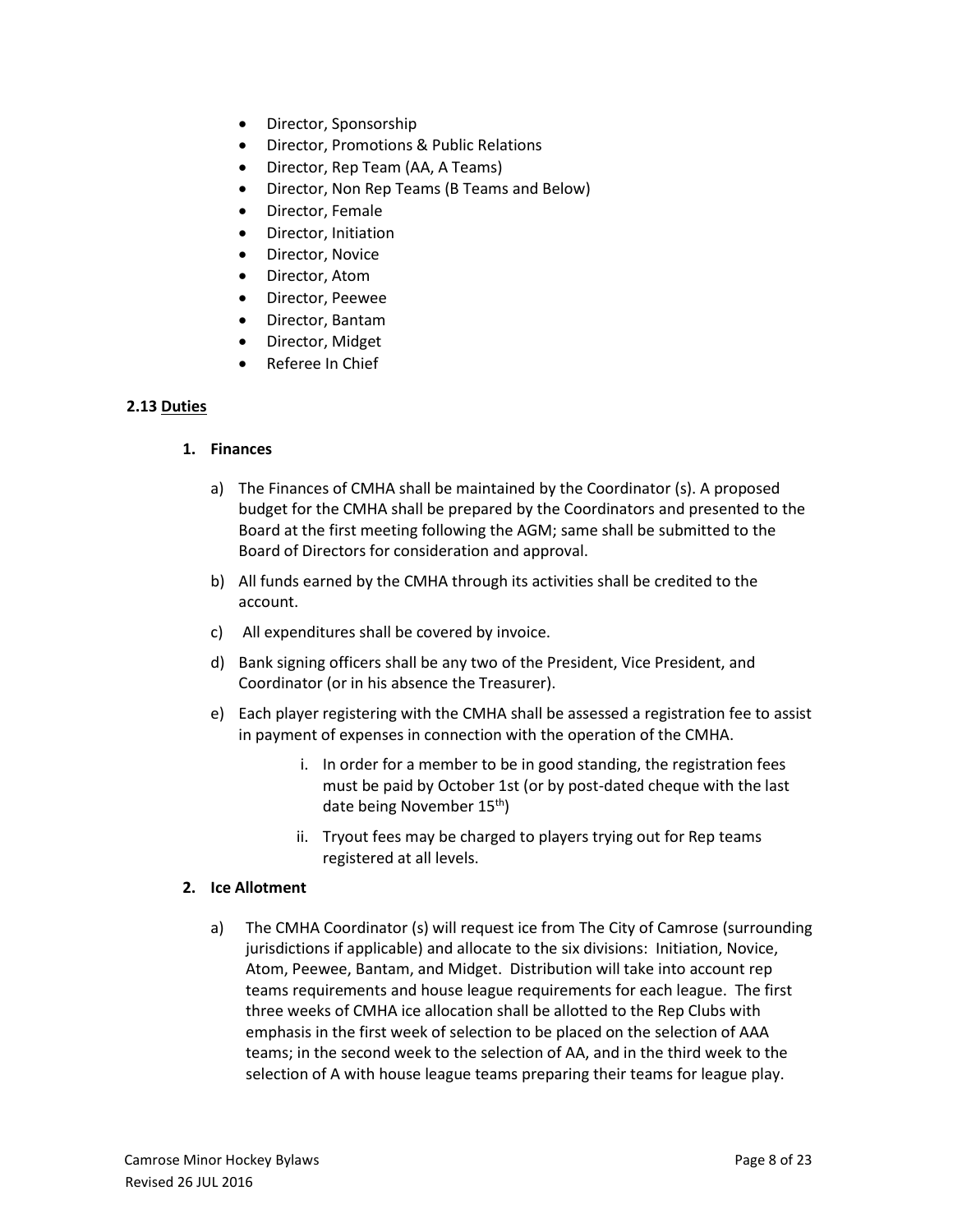b) Schedules are to be drawn up as soon as the number of teams in each program is known, and copies of the schedules will be made available to all concerned.

### **2.14 Board Positions**

### **1. President**

- a) Will serve as a member of the Executive Committee of the Camrose Minor Hockey Association.
- b) Will be responsible for the general administration of the operations and be responsible for the supervision of the Coordinator (s)
- c) Will be a signing authority along with the Coordinator (and in the absence of a Coordinator, Treasurer), and Vice President.
- d) Will preside at all meetings.
- e) Will exercise the powers of the Executive Board in case of emergency. Such exercise of power must be ratified by the executive (within 48 hrs of the president exercising such powers) Emergency — defined where immediate action is required in the best interest of the members and Association.
- f) Will suspend clubs or coaches, subject to ratification at the following meeting of Executive Board.
- g) Will serve on all committees as an ex-officio voting Member
- h) Will attend or appoint a designate to attend Hockey Alberta Annual General Meeting, all zone meetings, and all applicable League Meetings.
- i) Will ensure that coaches are ratified by the Board.
- j) Will receive the reports from the Discipline Committee and the Coaches Committee in respect to disciplinary actions within the Policies, Rules and Guidelines of the Association.
- k) Will be responsible for developing and maintaining the CMHA administrative operating policies and procedures.
- l) Will be responsible for developing agenda for yearly Annual General Meeting with input from the Coordinator (s)
- m) Will authorize player releases/tryouts and affiliations forms in conjunction with the Coordinator (s).

### **2. Vice President**

a) Will assume responsibility of duties of the President in the absence of the President.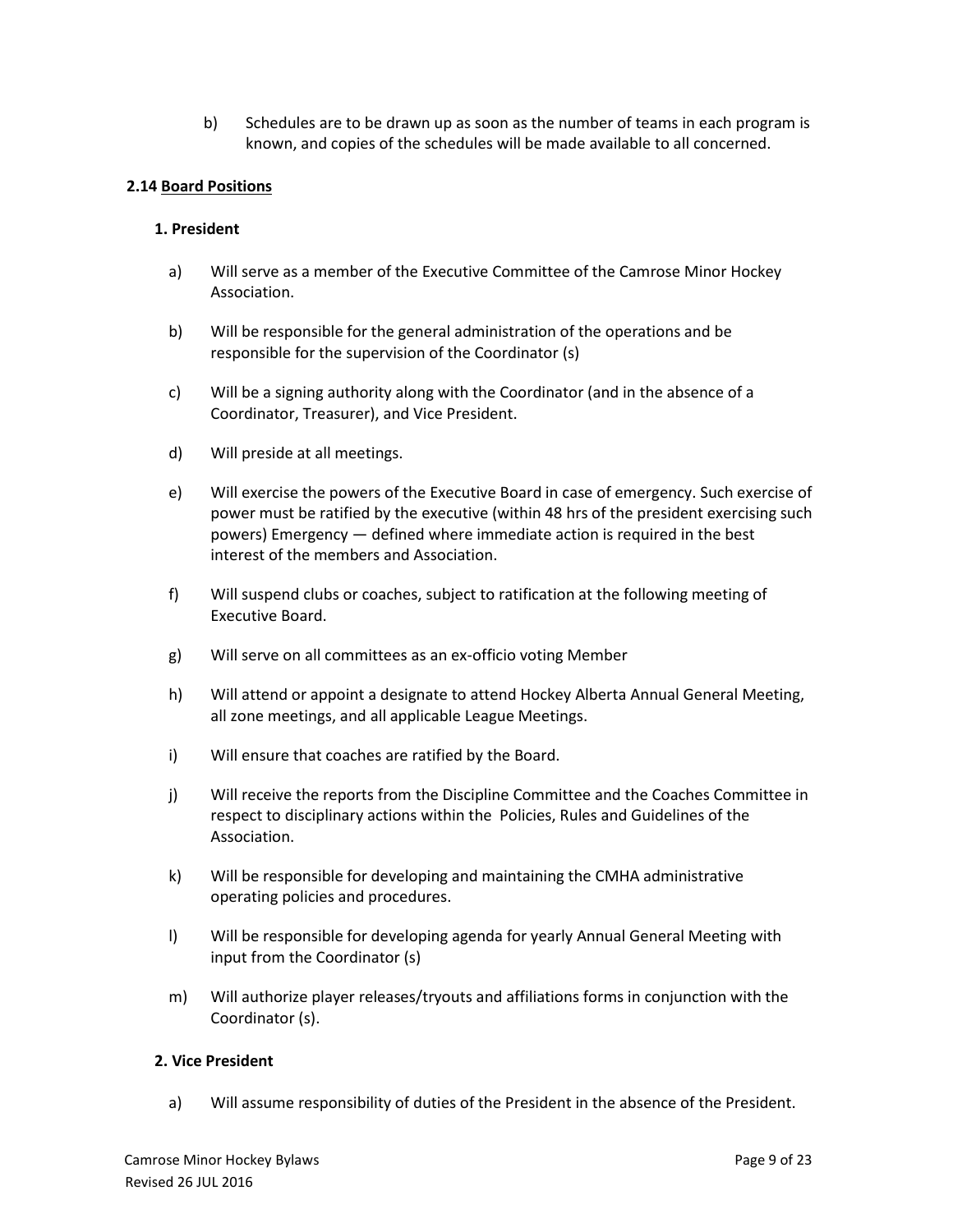- b) Will serve as a member of the Board of the Camrose Minor Hockey Board.
- c) Will be a signing authority along with the Coordinator, and President.
- d) Will serve on all committees as an ex-officio voting Member.
- e) Will be responsible for developing and maintaining the CMHA's administrative operating policies and procedures
- f) Will report to the President.

#### **3. Secretary**

In the absence of the coordinator:

- a) Attend all General Membership, Annual General Membership and Board Meetings and shall maintain accurate minutes of same. Will serve as a member of the Minor Hockey Board.
- b) Will have charge of all Board Records
- c) Will maintain and update the By-Laws as required
- d) Will be responsible for all Board correspondence.
- e) Will be responsible for the safekeeping of all committee reports, minutes, By-laws and Policies.
- f) Will perform such other duties as designated by the President.
- g) Will report to the President.

#### **4. Treasurer**

- a) Will be a signing authority in the absence of the Coordinator, along with the President and Vice President.
- b) In the absence of a Coordinator, will have charge of all Board financial records.
- c) In the absence of a Coordinator, will present an annual statement of all operations.
- d) Will report to the President.

#### **2.15 Duties of the Coordinator**

- a) The Association may employ a Coordinator whose remuneration shall be set by the Board.
- b) The Coordinator will report directly to the President.
- c) The Coordinator shall be responsible for the administration and operation of the office and the employees as per the policies and guidelines established by the Board. This shall include, but not be limited to: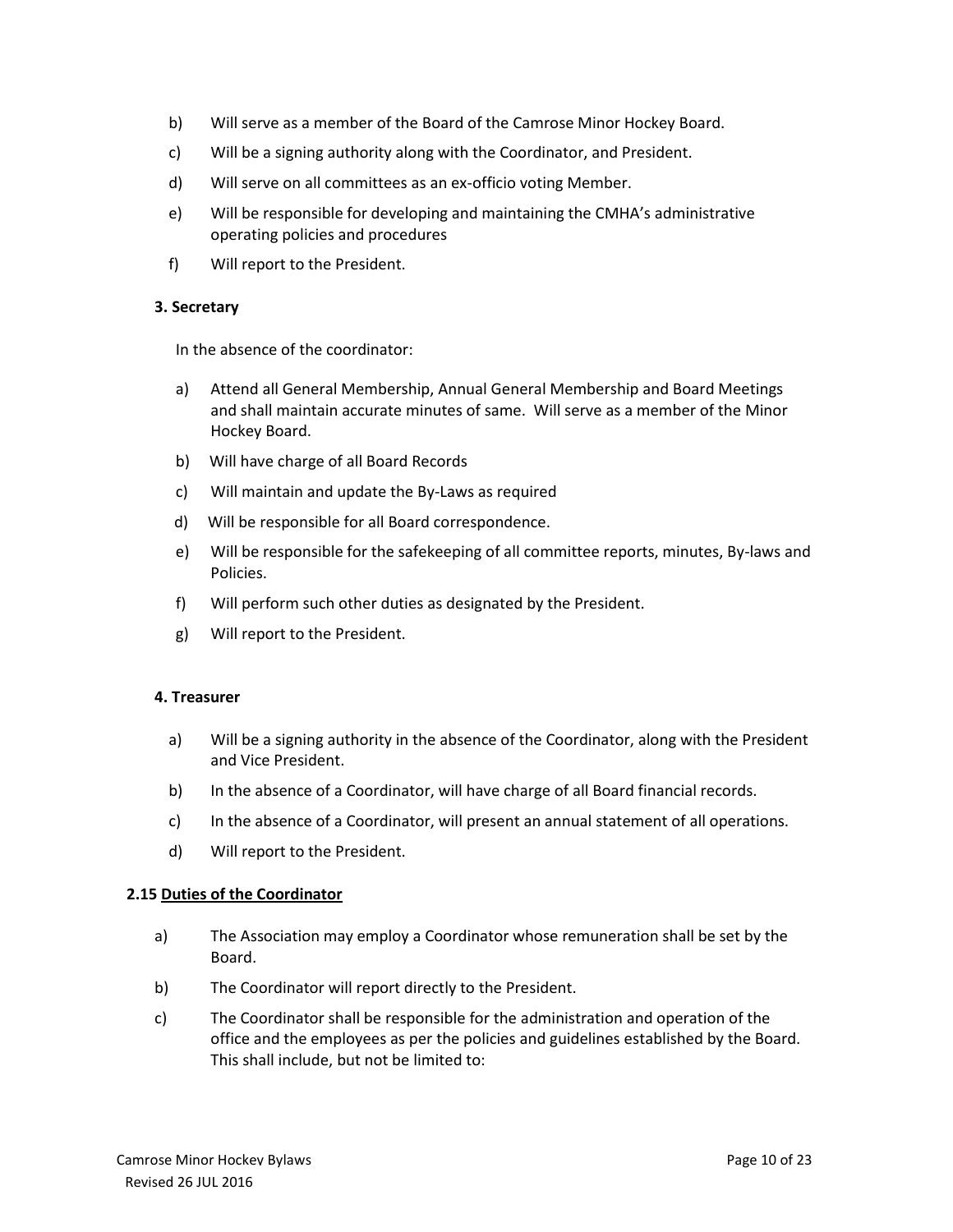- i. To prepare and distribute a rink package (schedules, score sheets, constitutions, etc.) to rink operators via Facilities Operations Supervisor.
- ii. To keep a register of all teams in the CMHA.
- iii. To be Public Relations liaison with parents, coaches, and volunteers and assist in recruiting and training.
- iv. To handle all correspondence on behalf of the CMHA.
- v. To assist the President in preparing a list of duties to be assigned to officers appointed by the Executive.
- vi. To register CMHA teams with Hockey Alberta.
- vii. To register CMHA teams for Hockey Alberta play-offs.
- viii. To receive and certify all certificates submitted to him/her on behalf of the players applying for registration in the CMHA; and to keep a register of all players in the CMHA.
- ix. To process all certifications and inform the Board of Directors of any difficulties.
- x. To follow up on lists forwarded to Hockey Alberta and ensure that lists are processed and returned to CMHA and to coaches in a reasonable time.
- xi. To be responsible for all ice allocations, registration record management, equipment record management, travel permits, and will handle all liability and insurance claims.
- d) To be responsible for all activities associated with the positions of Secretary and Treasurer of the Board. These activities shall include, but not be limited to:
	- i. To keep an accurate record of the proceedings of all meetings of the CMHA.
	- ii. To take care of such correspondence as is delegated to him/her by the executive of CMHA.
	- iii. To ensure that all forms and directives are available to directors, coaches, and for zone and provincial proceedings for Hockey Alberta are made available for distribution.
	- iv. To distribute notices and minutes of all meetings.
	- v. To prepare in an orderly manner all documents which are forwarded to a printer for duplication.
	- vi. To pay all accounts by cheque.
	- vii. To keep an accurate record of all moneys received and disbursed and report same on a quarterly or as need basis. To present an interim income and expense statement at the annual meeting of the Camrose Minor Hockey Association incorporated to make application for grants.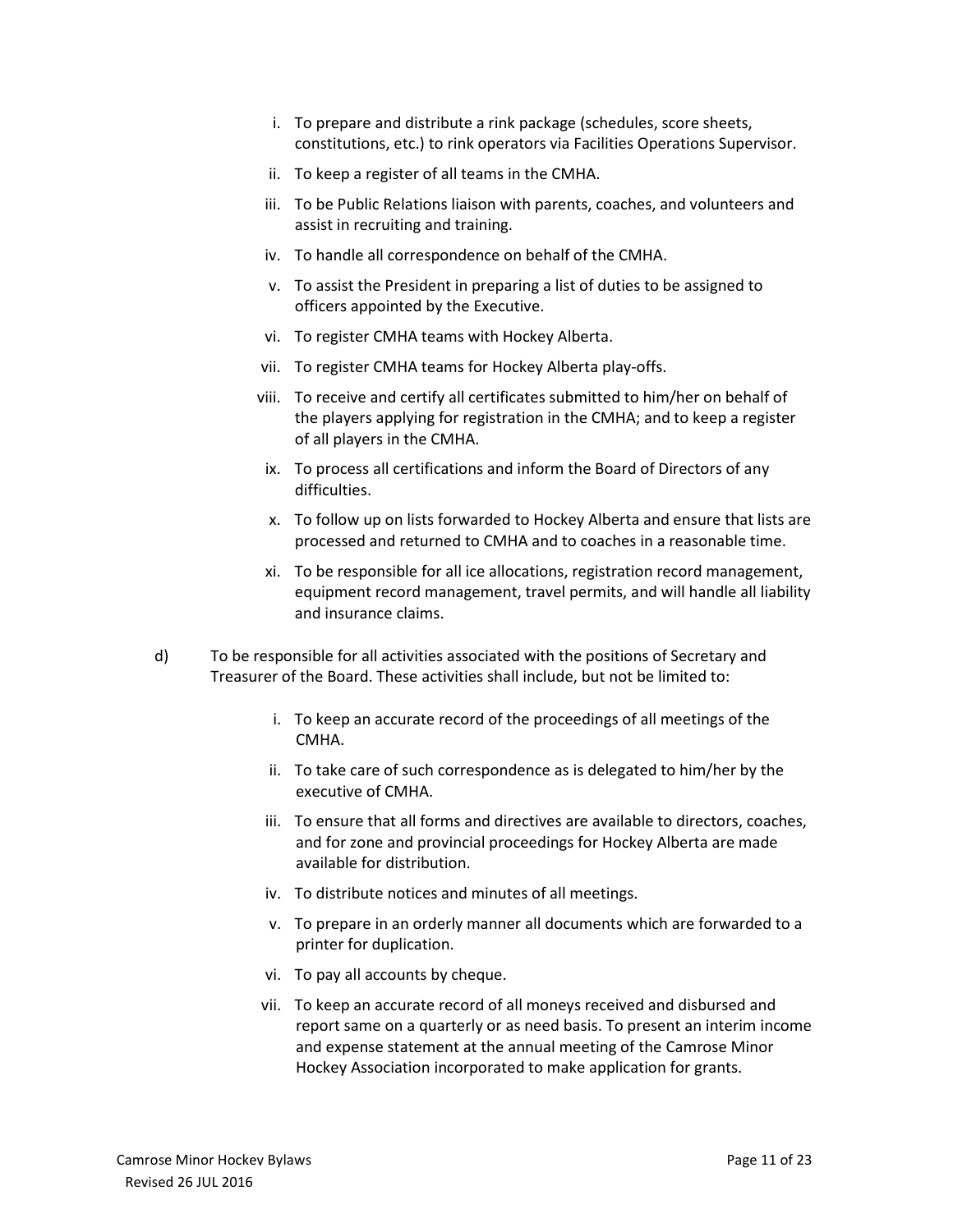- viii. To notify the executive board of any delinquent registration accounts on or before January 1.
- ix. Immediately after the annual meeting to make arrangements to establish the bank signing authority.

The Coordinator shall not have a vote at any meeting of the Board of Director or at the Annual General Meeting.

### **2.16 Board Directors and Duties**

#### **1. Registration Director**

- a) Shall serve as the chairperson of the Registration Committee; Will work with the Coordinator, in the absence of the Coordinator will be responsible for all registration issues for all participants in the Association
- b) Work with the Coordinator, in the absence of the Coordinator will approve all players, registered in the Association in accordance with Hockey Alberta criteria and CMHA residential boundaries.
- c) Work with the Coordinator, in the absence of the Coordinator will ensure all players, coaches and teams are registered correctly with Hockey Alberta.
- d) Work with the Coordinator, in the absence of the Coordinator will be the second signing authority next to the President for player releases.
- e) Work with the Coordinator, in the absence of the Coordinator will provide final

verification that a player within CMHA is eligible for release.

f) Will report to the President and Vice President.

### **2. Evaluation / Tryouts Director**

- a) Shall serve as the Chairperson of the Evaluation Committee; the committee shall consist of a minimum of 3 members.
- b) Will be responsible for organizing all evaluation programs in conjunction with the all applicable Division Directors
- c) Will ensure the association has clear policies and procedures for the evaluation of all players at all levels.
- d) Will ensure each division, Initiation, Novice, Atom, Pee Wee, Bantam, Midget, Female Hockey and Representative follows the evaluation policies.
- e) Will report to the Vice-President.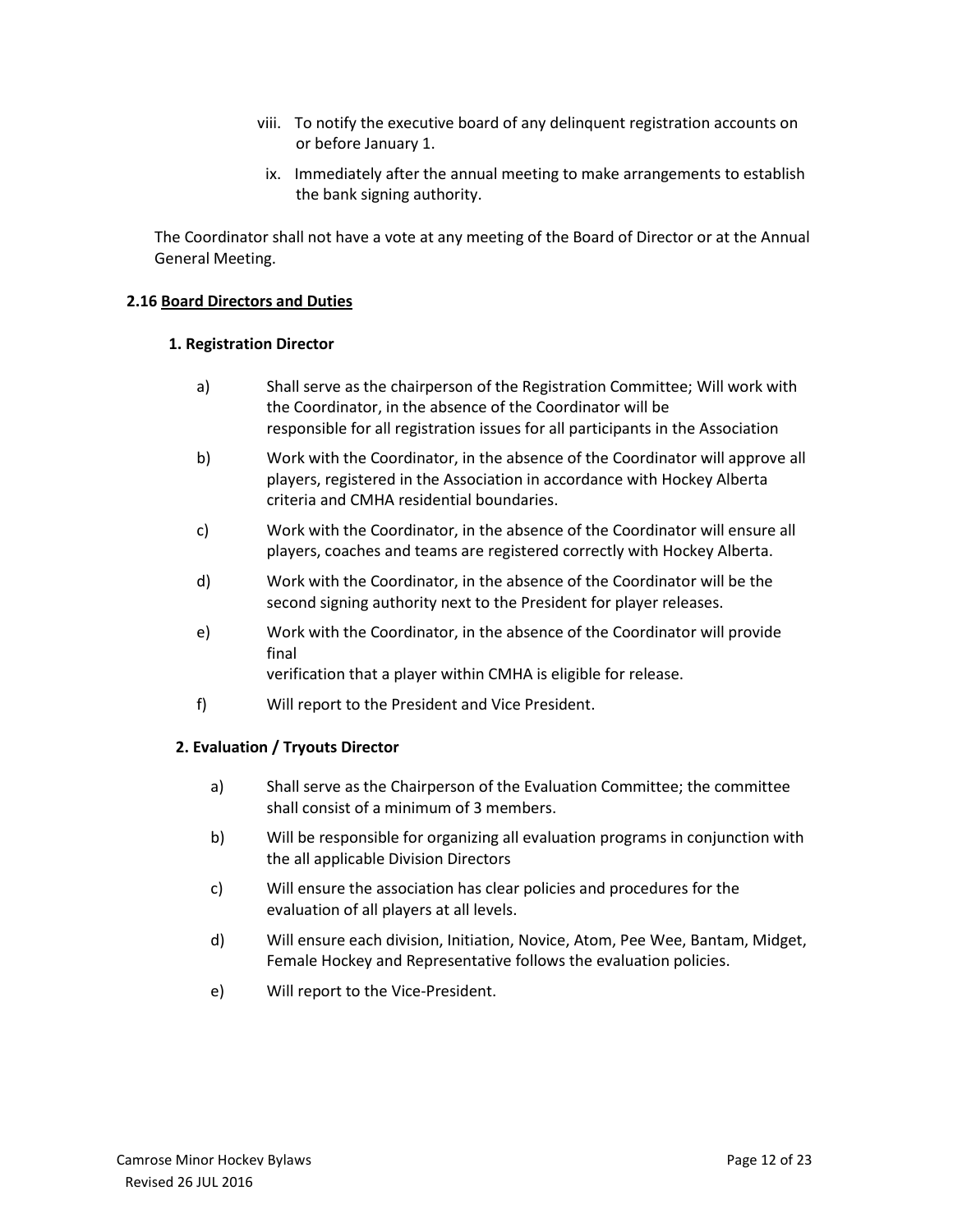### **3. Equipment Director**

- a)Will help with the distribution of goalie equipment to the Initiation, Novice and Atom level teams where CMHA provides the equipment for use.
- b) Will ensure all equipment is returned at the end of the season with the help of the Coordinator.

### **4. Coach Mentorship Director**

- a) Shall serve as the Chairperson of the Coach Mentorship Committee; the committee shall consist of a minimum of two members.
- b) Will arrange and supervise a definite period of training for all coaches, and players, in order that technical knowledge is conveyed at the necessary level of instruction, that is:
	- i. approved and accredited coaches clinics;
	- ii. approved and accredited players clinics;
	- iii. approved and accredited sport medicine clinics.
- c) Will establish and maintain a coaching mentoring system for all levels in the Association.
- d) Will establish and maintain an off-ice game officials mentoring system for all levels in the Association with the help of the Referee In Chief
- e) Will establish, as required specific camps, for Camrose Minor Hockey programs.
- f) Will report to the President and Vice-President.

### **5. Discipline Director**

- a) Shall serve as the Chairperson of the Discipline Committee.
- b) The Discipline Director shall report findings or decisions to the Board on behalf of the Discipline Committee according to article 3.0 Discipline.

#### **6. Sponsorship Director**

- a) Shall serve as the Chairperson of the CMHA Sponsorship Committee; the committee shall consist of a minimum of two members.
- b) Will work with the Coordinator, will solicit and work to secure a sponsor for each House League and Representative team.
- c) Will work with the Coordinator, will investigate all potential for grants from Government and sporting agencies.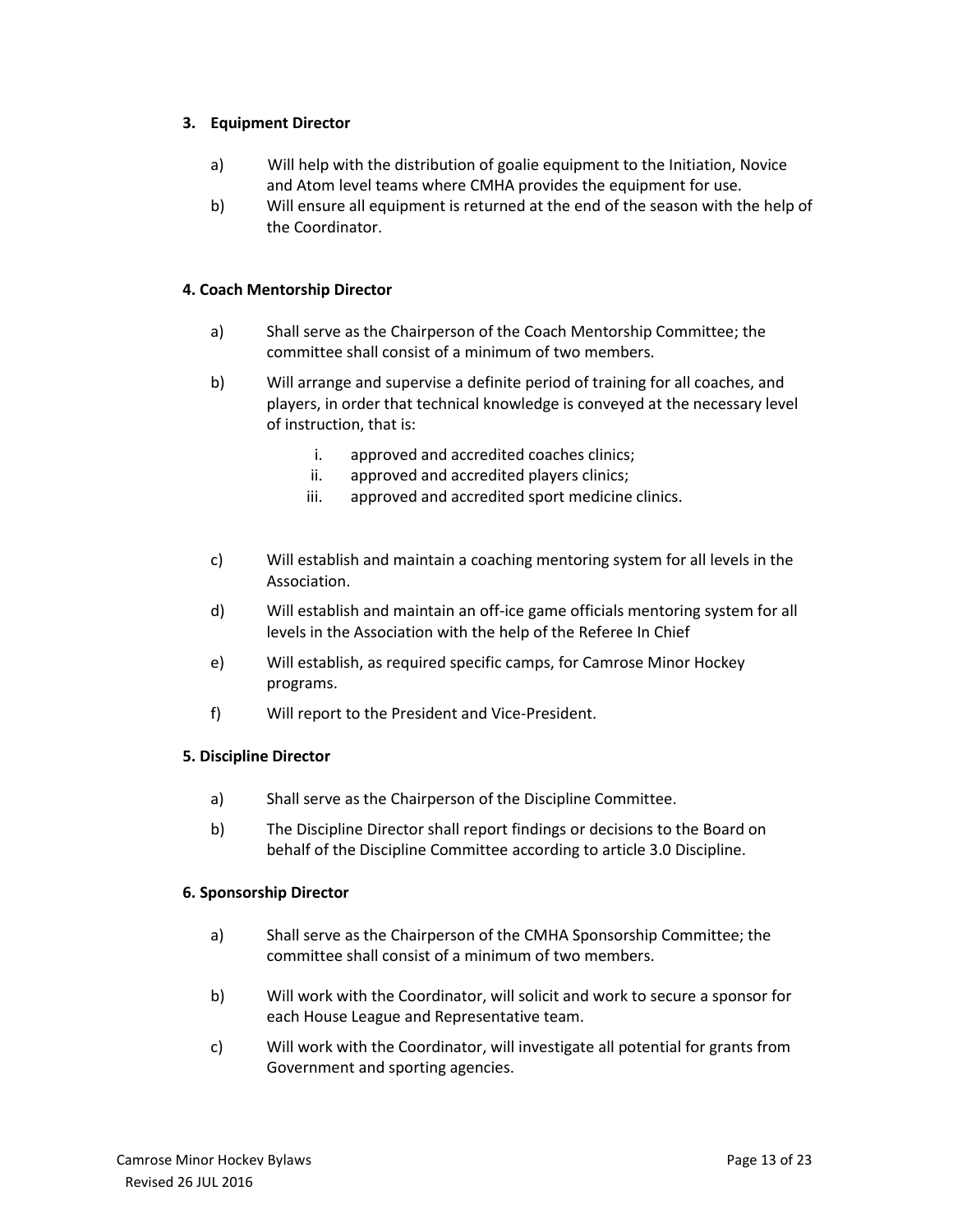- d) Will work with the Coordinator, in the absence of the Coordinator will coordinate grant applications in conjunction with other Officers.
- e) Will monitor marketplace and propose annual budget adjustments and sponsorship fees.
- f) Will report to the President.

### **7. Promotions & Public Relations Director**

- a) Shall serve as the Chairperson of the Promotions and Public Relations Committee; responsible for Minor Hockey Week, the committee shall consist of a minimum of two members which may include the Coordinator.
- b) Will work with the Coordinator, and will promote the Association and Association's activities through to the community at large through appropriate promotional vehicles and be the liaison for such activities for the association in general.
- c) Will work with the Coordinator, and prepare all required press releases and advertising to all media as required by the Association.
- d) Will work with the Coordinator, in the absence of the Coordinator will assume responsibility to manage special projects as identified by the Association.
- e) Will report to the President.

### **8. Referee-in Chief**

- a) Shall serve as the Chairperson of the Referees Committee; the committee shall consist of a minimum of two members.
- b) Will be the Referee-in-Chief appointed by Camrose Minor Hockey Association
- c) Will see that all games are handled in accordance with the Camrose Minor Hockey Association Rules and the Canada Amateur Hockey Association hockey rules.
- d) Will suspend or discipline referees as required.
- e) Will submit to the Board in writing the details of any disciplinary action taken.
- f) Will report to the President.

### **9. Referee Assigner**

- a) The Association may employ a Referee Assigner whose remuneration shall be set by the Board.
- b) Will assign the referees for all House League, Representative and exhibition games. The Coordinator will serve as backup for assigning games when necessary.
- c) Will arrange training programs for all referees.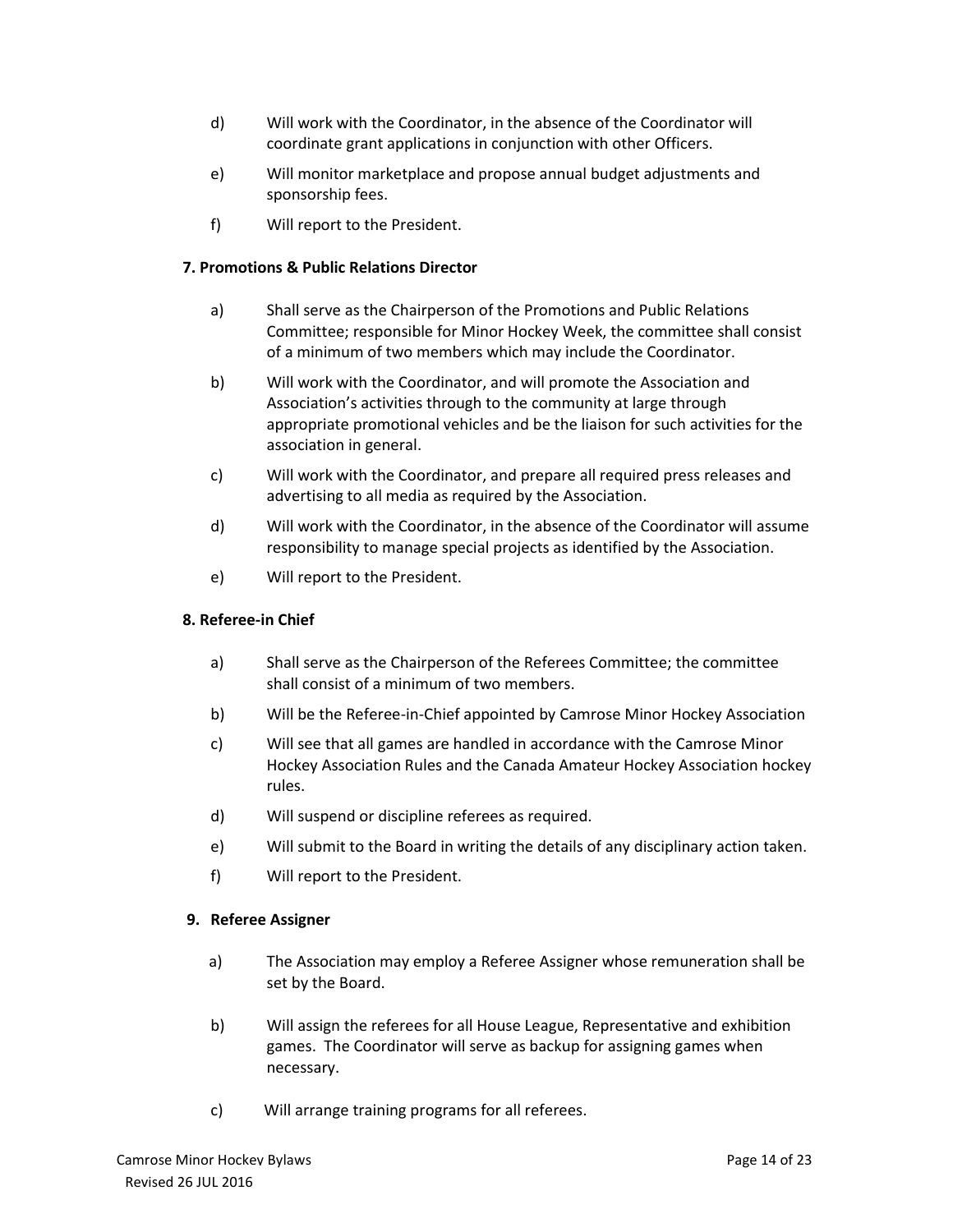- d) Will monitor supervisions on all referees.
- e) Will forward to the Board the Rules and Regulations governing the referees.
- f) Will report to the President.

### **10. Director, Representative Teams**

The Director will not have any child registered in the Rep System. Will be responsible for the complete operation of Representative teams, and henceforth this division will be referred to as the Rep System.

- a) Will appoint a Committee of not less than 3 and not more than 5 members to assist in the selection of the coaches in the Rep System hockey programs and the members of this committee cannot be involved with a team selection where they have a child or relative registered with that particular rep division team.
- b) Will work with the Vice President and will recommend coaches for all teams in the Rep System to the Board for ratification.
- c) Will recommend coaches to the board for ratification.
- d) Will ensure that every team in Rep Club hockey system will submit a team operational budget by December 31 of each year or upon request of the Board.
- e) Will encourage all on-ice personnel to complete all required coaching clinics.
- f) Will represent Camrose Minor Hockey Association at League meetings or appoint a designate or a member of the specific hockey team to attend and report.
- g) Will be a member of the CMHA Board and will report to the Vice President of CMHA.
- h) Affiliation Responsibility.

### **11. Director, Non Representative Teams**

The Director will not have a child registered in the Non Rep System. Will be responsible for the operation and coach selection of non rep teams (including female teams)

- a) Will be responsible for selection of all coaches within the non representative system.
- b) Will recommend coaches to the Board for ratification.
- c) Will ensure that every team in Non Rep Club hockey system will submit a team operational budget by December 31 of each year or upon request of the Board.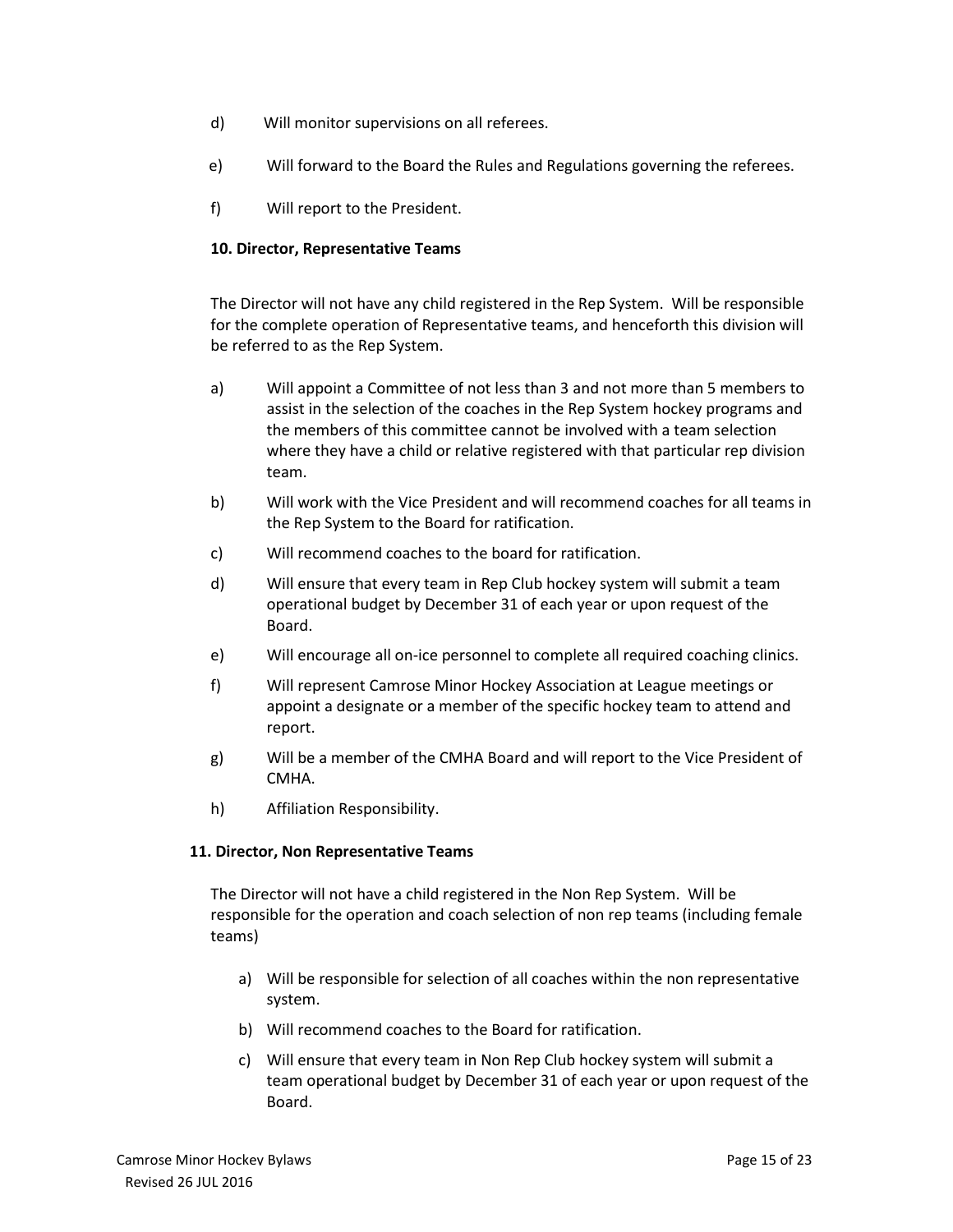- d) Will encourage all on-ice personnel to complete all required coaching clinics.
- e) Will be a member of the CMHA Board and will report to the Vice President of CMHA.

### **2.17 Duties of Each Division Director**

- a) Will be responsible for the applicable non-representative CMHA program.
- b) Will be present at tryout evaluation process and help out where there is not coach in place at the time of tryouts.
- c) Will encourage all on-ice personnel to complete all required applicable coaching clinics.
- d) Will ensure that each of the coaches and Instructors use the applicable Program curriculum in their on-ice seasons.
- e) Will submit a division report at the Annual General Meeting.
- f) Will report to the Vice-President.

#### **2.18 Committees**

The Board or a Committee thereof may create Committees or Subcommittees including a nominating Committee. Such Committees may be composed of Members or non-members of the Board. Notwithstanding the foregoing all Members of Committees or Sub-Committees must be Members in good standing of the Camrose Minor Hockey Association.

### **2.19 Eligibility to Coach**

Members of the Board are not eligible to be head coach of any AAA hockey program in the Camrose Minor Hockey Association while holding office. Any member of the Board head coaching a hockey program shall not participate in any decisions wherever there is a conflict of interest.

### **2.20 Indemnity of Executive Committee, Members, Directors and Officers**

No Member of the Camrose Minor Hockey Association is, in his individual capacity, liable for a debt or liability of the Camrose Minor Hockey Association. The Camrose Minor Hockey Association shall indemnify a Board Member, Director or Officer, his heirs, legal representatives and assigns from and against any and all claims, costs charges, expenses and losses including payment of legal fees on a solicitor and client basis necessary to settle or defend an action or satisfy a Judgment reasonably incurred by such person as a result of them having been a Board Member, Director or Officer in those cases where they were acting in their course and scope of duty and acted honestly and in good faith with the view to the best interests of the Camrose Minor Hockey Association.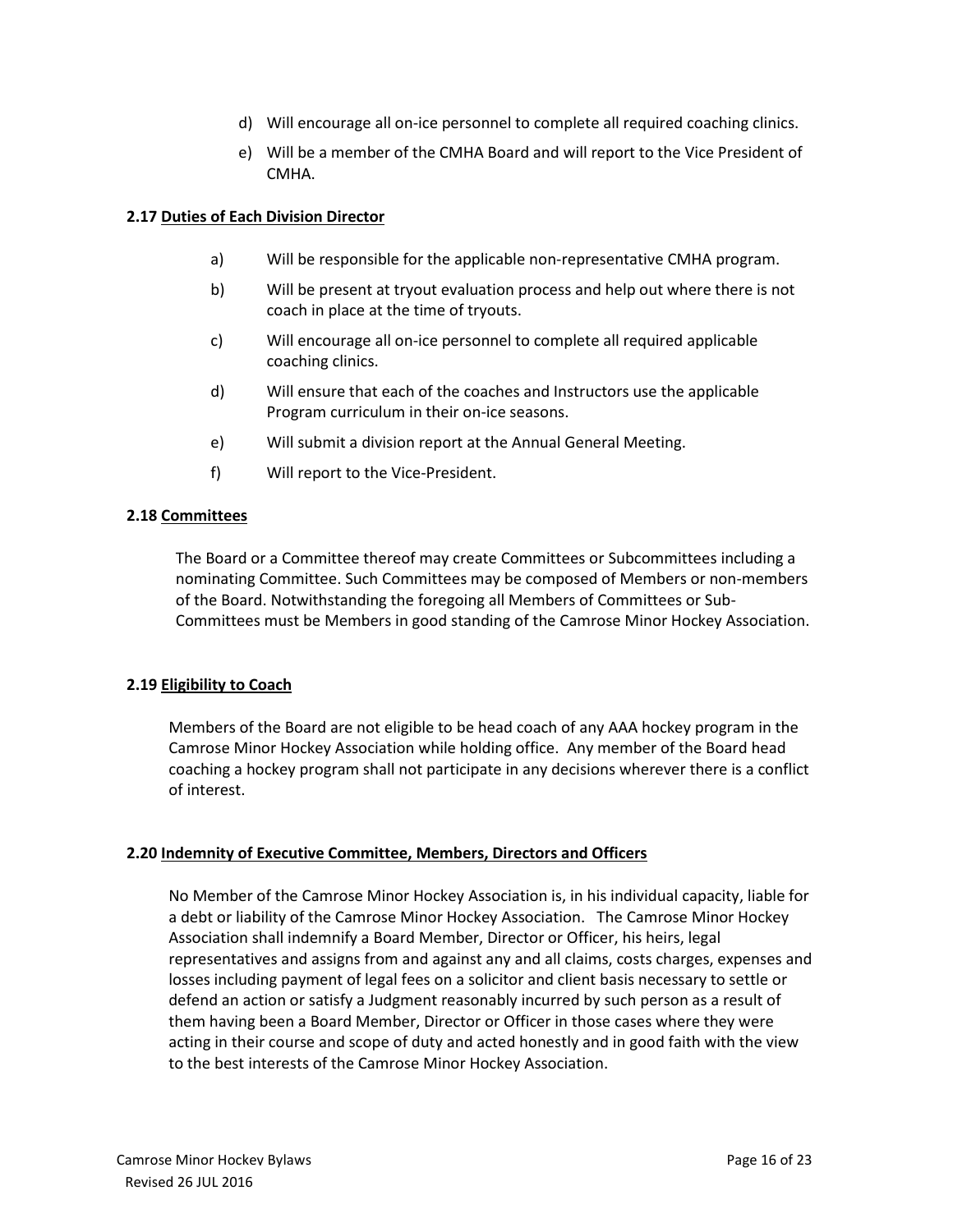The Camrose Minor Hockey Association shall indemnify a Discipline Committee Member, his heirs, legal representatives and assigns from and against any and all claims, costs charges, expenses and losses including payment of legal fees on a solicitor and client basis necessary to settle or defend an action or satisfy a Judgment reasonably incurred by such person as a result of them having been an Discipline Committee Member in those cases where they were acting in their course and scope of duty and acted honestly and in good faith with the view to the best interests of the Camrose Minor Hockey Association.

# **2.21 Remuneration**

No Directors, Officers or members of the Board shall receive any remuneration for their services.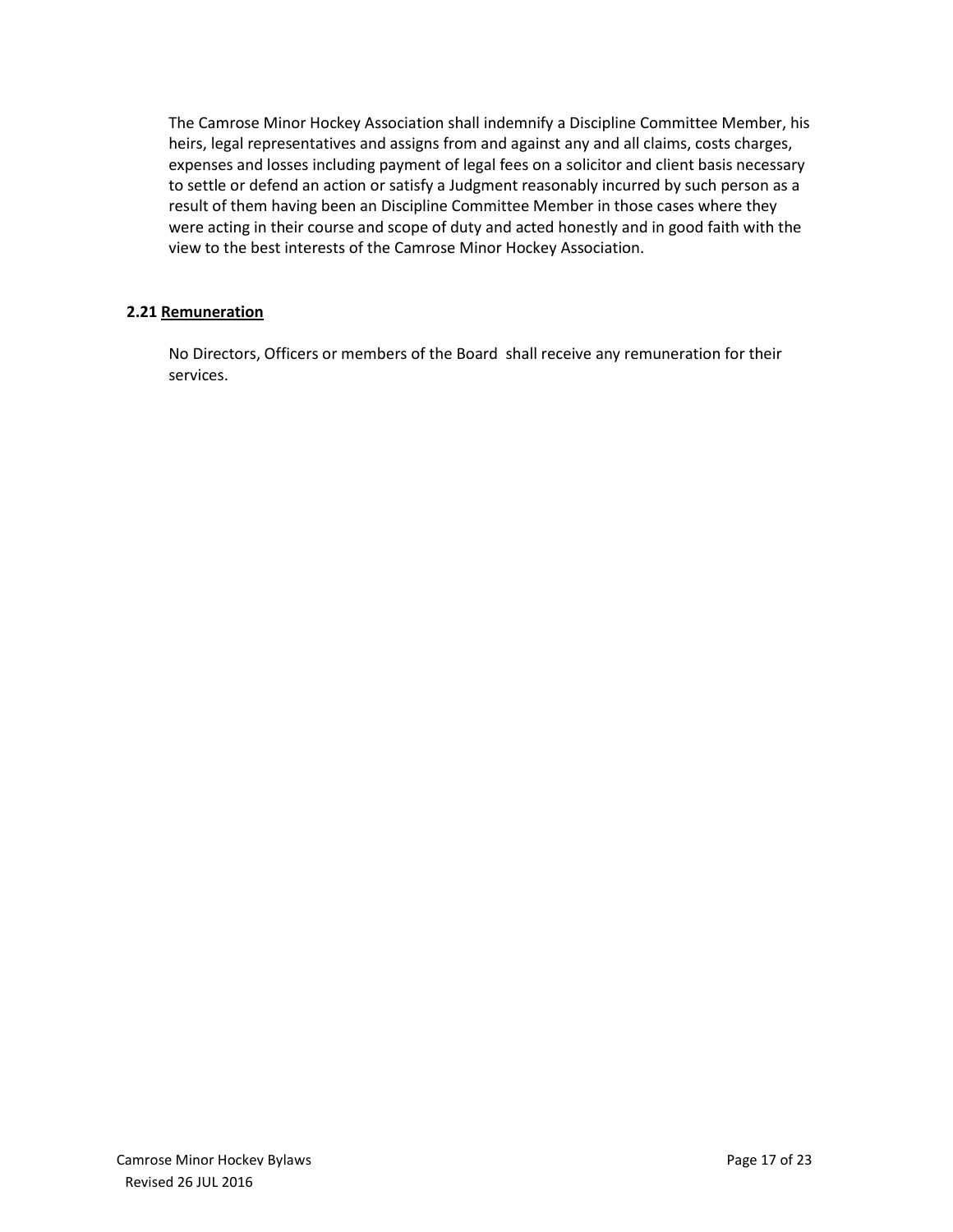# **3 DISCIPLINE**

### **3.0 Actions**

The l Policies, Rules and Guidelines adopted by the Association provide for the general rules of conduct for all members including Directors, Officers, Coaches, Assistant Coaches, Managers, Players, Parents or Spectators.

Any Officer, Board Member, Team Player, Coach, Assistant Coach, Trainer, Manager, Parent or Spectator who violates the By-Laws, Code of Conduct or Policies, Rules and Guidelines of the Association is subject to discipline under the Discipline Procedure.

#### **3.1 Procedures**

The Discipline Procedure shall be administered as follows:

- f) The Coordinator or President shall direct complaints as follows:
	- i) Where the current Hockey Alberta or CHA rule book dictates a suspension for a player for a rule transgression, and game officials determine, by write-up, that such a transgression took place, the suspension will be implemented by the coach in consultation with Category officials as matter of routine; ;
	- ii) When incidents occur which may warrant disciplinary action against a player, the coach (s) shall report the incident as quickly as possible, and at least prior to the next game, for action; the Division Director and coach (s) shall meet, investigate the incident, and determine the sanctions to be applied; .
	- iii) Outside of i) and ii), no Member may be issued any discipline other than a verbal reprimand without a Disciplinary Committee being convened and reviewing the matter. .
	- iv) Discipline matters relating to the Executive Committee or a Board Member that is not the Discipline Director shall be reviewed by the Discipline Director provided the complaint does not involve physical force or violence, the Discipline Director may work with the parties involved to resolve the matter without further escalation. The Discipline Director shall report all incidents, whether warranting further action or not to the Board.
	- v) Discipline matters relating to the Discipline Director, shall be reviewed first by the President and provided the complaint does not involve physical force or violence, the President may work with the parties involved to resolve the matter without further escalation. The President shall report all incidents,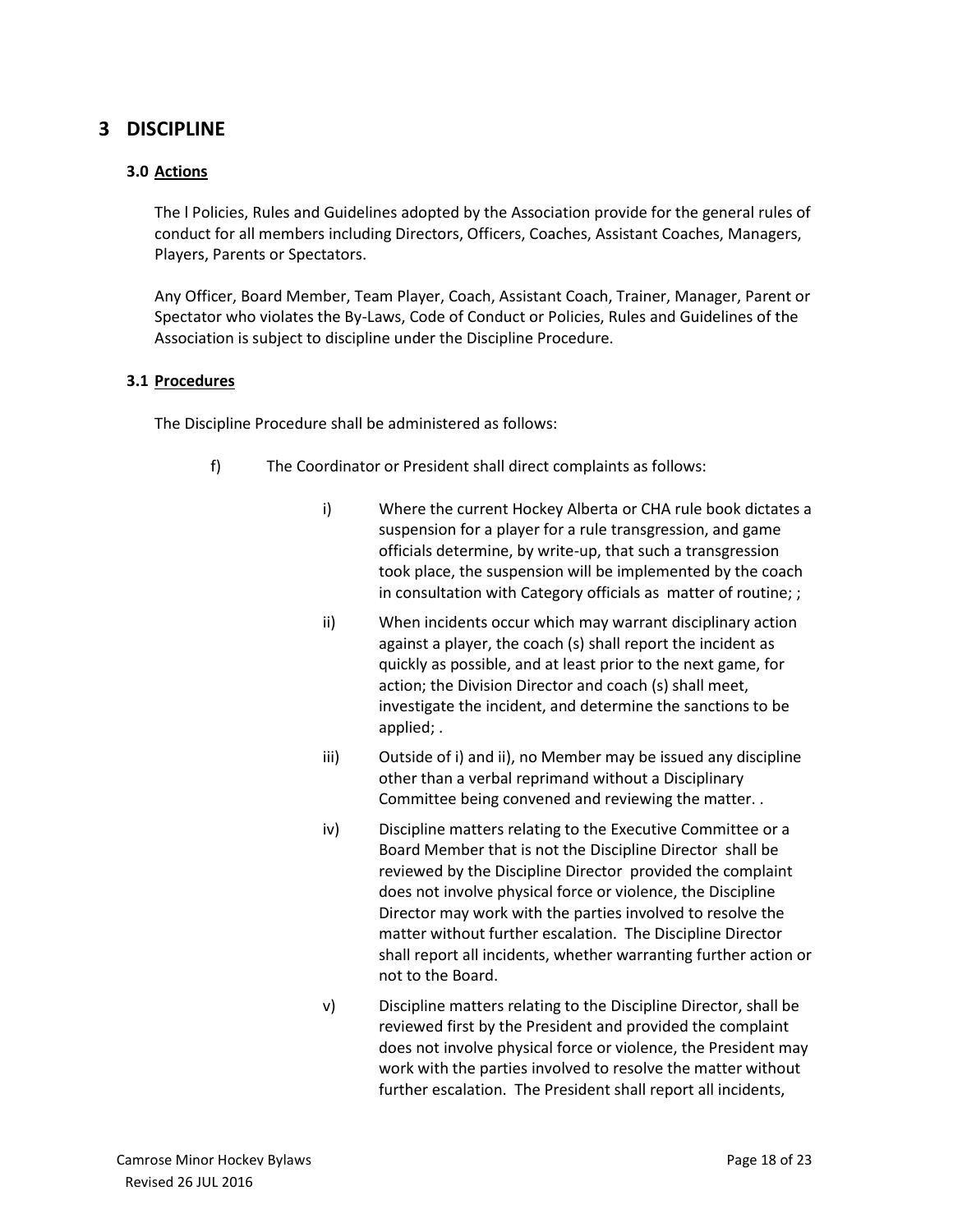whether warranting further escalation nor not, to the Executive Committee.

- vi) Discipline matters relating to a Team Player, Coach, Assistant Coach, Trainer, Manager, Parent or Spectator shall first be reviewed by the Division Director for the team involved in such complaint and the Referee In Chief if the complaint involves an official. Provided the complaint does not involve physical force or violence, the division director (and the RIC if applicable) may work with the parties involved to resolve the matter without further escalation. The Division Director shall report all incidents, whether warranting further escalation or not, to the Executive Committee.
- vii) The Discipline Director, upon receiving a written request and upon satisfying him or herself that a discipline matter exists which was not resolved in accordance with i), ii), iii), iv), v), vi), or vi) shall convene a Disciplinary Committee in accordance with the following rules:
	- a. All complaints involving officials shall include the Director, Referees as part of the Disciplinary Committee.
	- b. All complaints arising from a team practice, game or other events shall include the Division Director as part of the Disciplinary Committee.
	- c. If the matter involves a complaint about the, Disciplinary Director, the Disciplinary Committee shall be fomed by the President and shall include at least one member of the Executive Committee, at least one member of the Board and from one to three additional Members appointed in the discretion of the, Discipline Director, subject to a and b preceding.
	- d. In all other cases, the Disciplinary Committee shall be formed by the Discipline Director and shall include one member of the Executive Committee, at least one other member of the Board and from one to three additional Members appointed in the discretion of the Discipline Director , subject to a and b preceding.
- viii) The Chairperson of the Disciplinary Committee shall request incident reports from the complainant and a letter shall be sent to the respondent stating that the complaint was received, the nature of the complaint, that a Discipline Committee has been convened to review the matters and any interim action imposed by the Disciplinary Committee pending resolution, including without limitation, interim suspension from Association activities. The respondent shall be advised of the opportunity to respond to the complaint and to attend before the Disciplinary Committee to present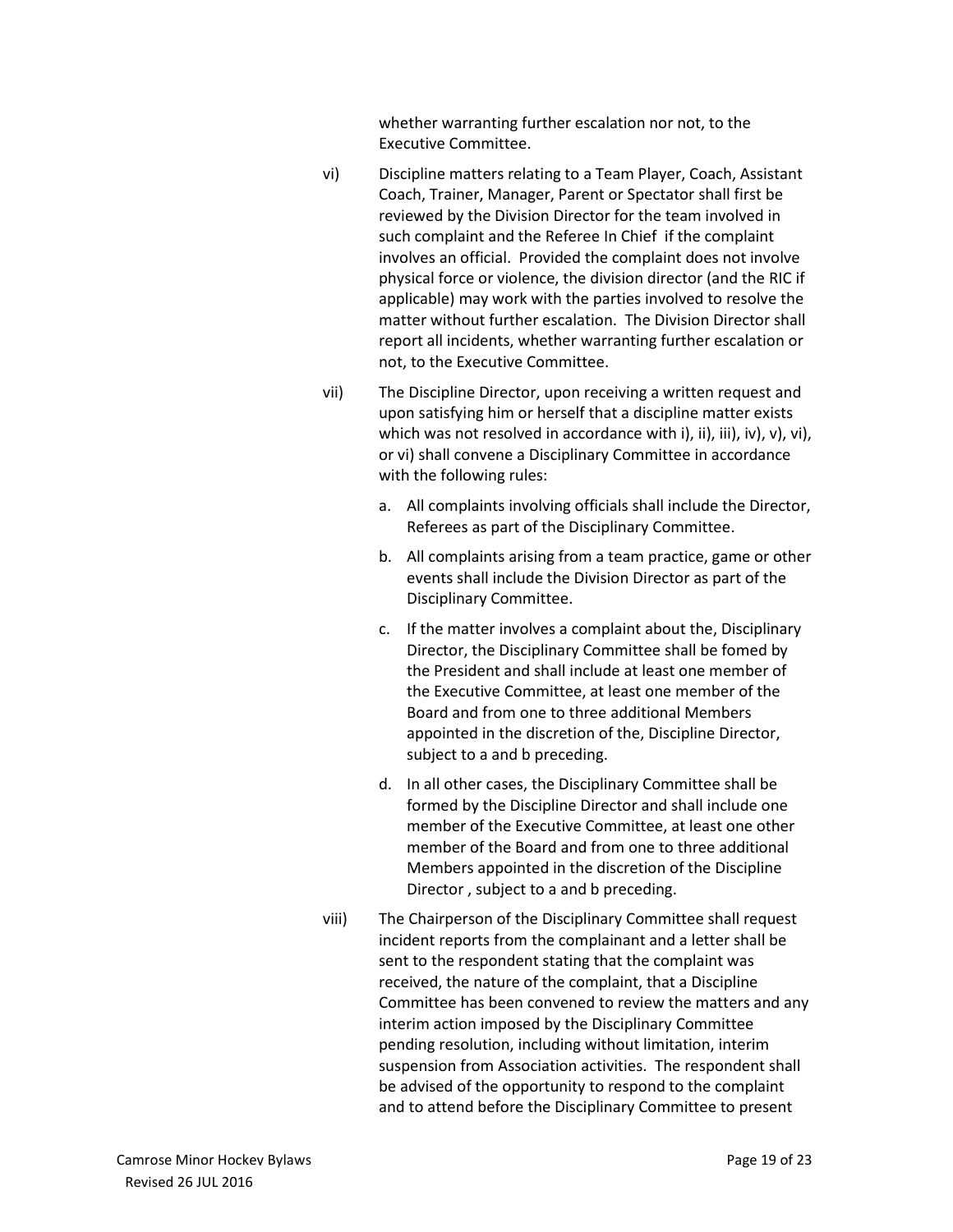any evidence in relation to the complaint. If the respondent does not elect to attend before the Committee, the Committee will meet to review the information presented to them and make a decision. If the respondent elects to attend before the Committee, the Committee shall set a hearing date and shall meet with the respondent. The Committee shall give its decision within a reasonable time following such meeting. In each case, the decision will be communicated to the respondent and a written record shall be kept on Association files.

- ix) The penalties available to the Disciplinary Committee to impose if they are satisfied that there was a breach of Association Policies, Rules and Guidelines include:
	- a. Verbal Reprimand, no written record maintained on association files
	- b. Written Reprimand, written record maintained on Association files
	- c. Suspension, for duration in the discretion of the Committee, but not exceeding the current hockey year
	- d. Recommendation for Permanent Expulsion from the Association, in consultation with Hockey Alberta
	- e. Any combination of the foregoing
- x) If a Disciplinary Committee recommends permanent expulsion from the Association, the Member, may, subject to the appeal rights following, be suspended for the remainder of the current hockey year and the matter of permanent expulsion shall be dealt with according to Hockey Alberta rules and regulations;
- xi) Any respondent dissatisfied with the decision of a Disciplinary Committee may appeal the decision by writing to the Coordinator requesting an appeal hearing and setting out the basis for the appeal, including why the respondent believes the Disciplinary Committee's decision was made in error. There is a \$100.00 fee to be attached with the appeal request. The Coordinator shall inform the President, and if applicable the Director, Referees and/or the applicable Division Director of the appeal request. The President shall form an Appeal Committee of at least five (5) people, but in any event being an odd number of people, which Committee shall include 2 Executive Committee Members, at least one additional member of the Board and at least one person from the general membership. All people sitting on the Committee must sign an Oath of Confidentiality and must be one of the following: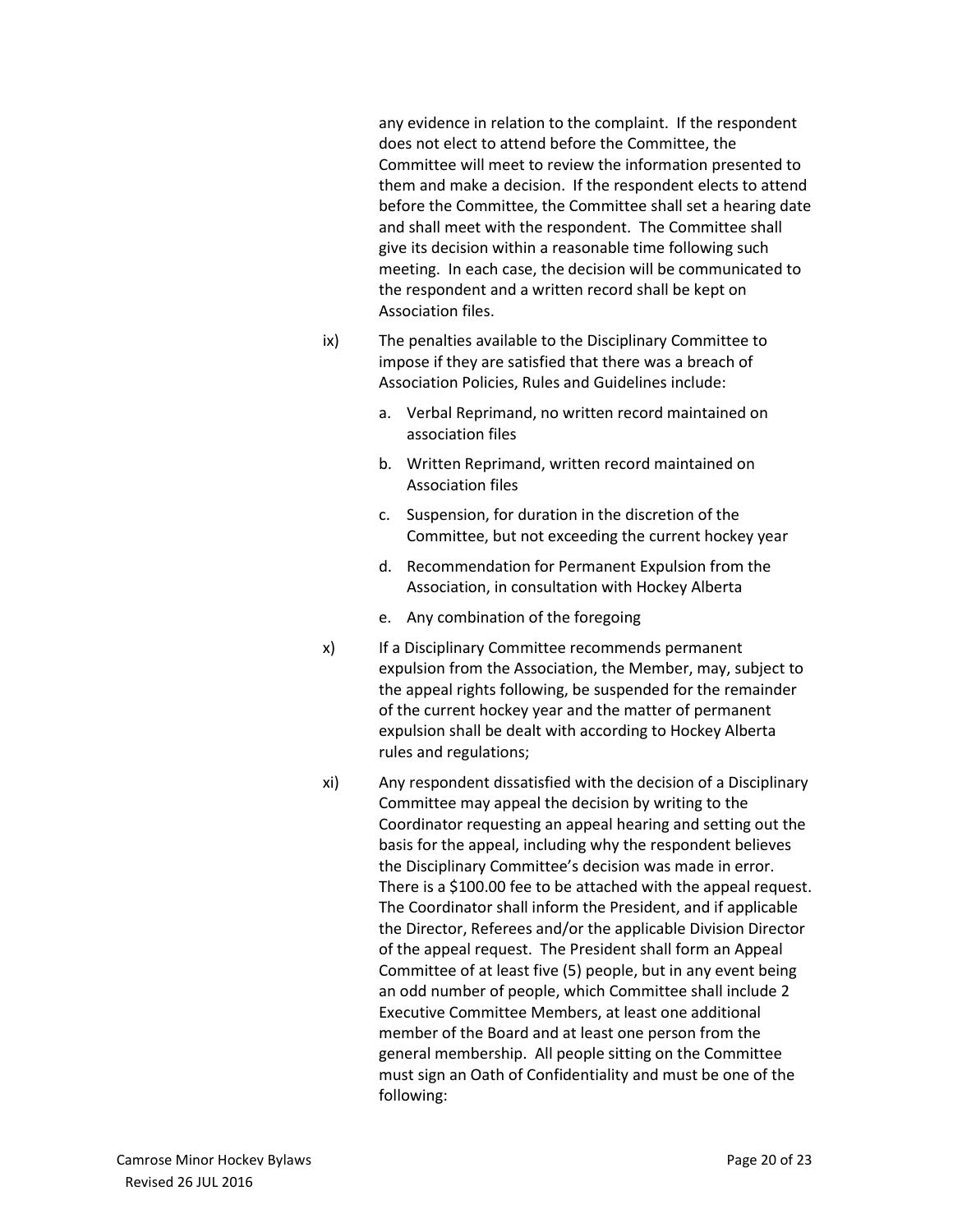- Members of the Executive Committee or Board
- Members of the Association
- Hockey Alberta representatives
- Hockey Canada representatives
- **Legal Counsel**
- Members of the Board of a neighboring Association

No person that sat as a member of the Disciplinary Committee shall be a member of the Appeal Committee;

- xii) An appeal date shall be set by the Appeal Committee on notice to the respondent. The appeal date shall be not less than 14 days and not more than 30 days from receipt of the written request for an appeal. The Appeal Committee will review the materials that were before the Disciplinary Committee and hear the submissions of the respondent. If new information or materials are brought forward to the Appeal Committee, the Appeal Committee may conduct such further and other investigations relating to the complaint and the appeal as it deems necessary prior to rendering its decision. The decision of the majority of the Appeal Committee shall be final and binding on all parties, excepting out any avenues of further recourse provided to the parties by Hockey Alberta and/or Hockey Canada;
	- xiii) The Coordinator or the President shall maintain a log of the complaints received providing the date the complaint was received, the log number, the name of the complainant, the name of the respondent and the date the file was closed. The log shall not include any details of the nature of the complaint.
- g) Upon the conclusion of the hearing, whether informal or formal, of the complaint by either the Board or the Discipline Committee, all documents pertaining to the complaint shall be placed in a special filing cabinet accessible solely by the Chairman of the Discipline Committee and/or the President of CMHA or in their absence the Coordinator and shall not be accessed by any other party.
	- i. the complainant or to the individual being disciplined.
- h) The files in respect of specific discipline matters will be retained for a period of three years after which they shall be destroyed and disposed of in accordance with policies established by the Board.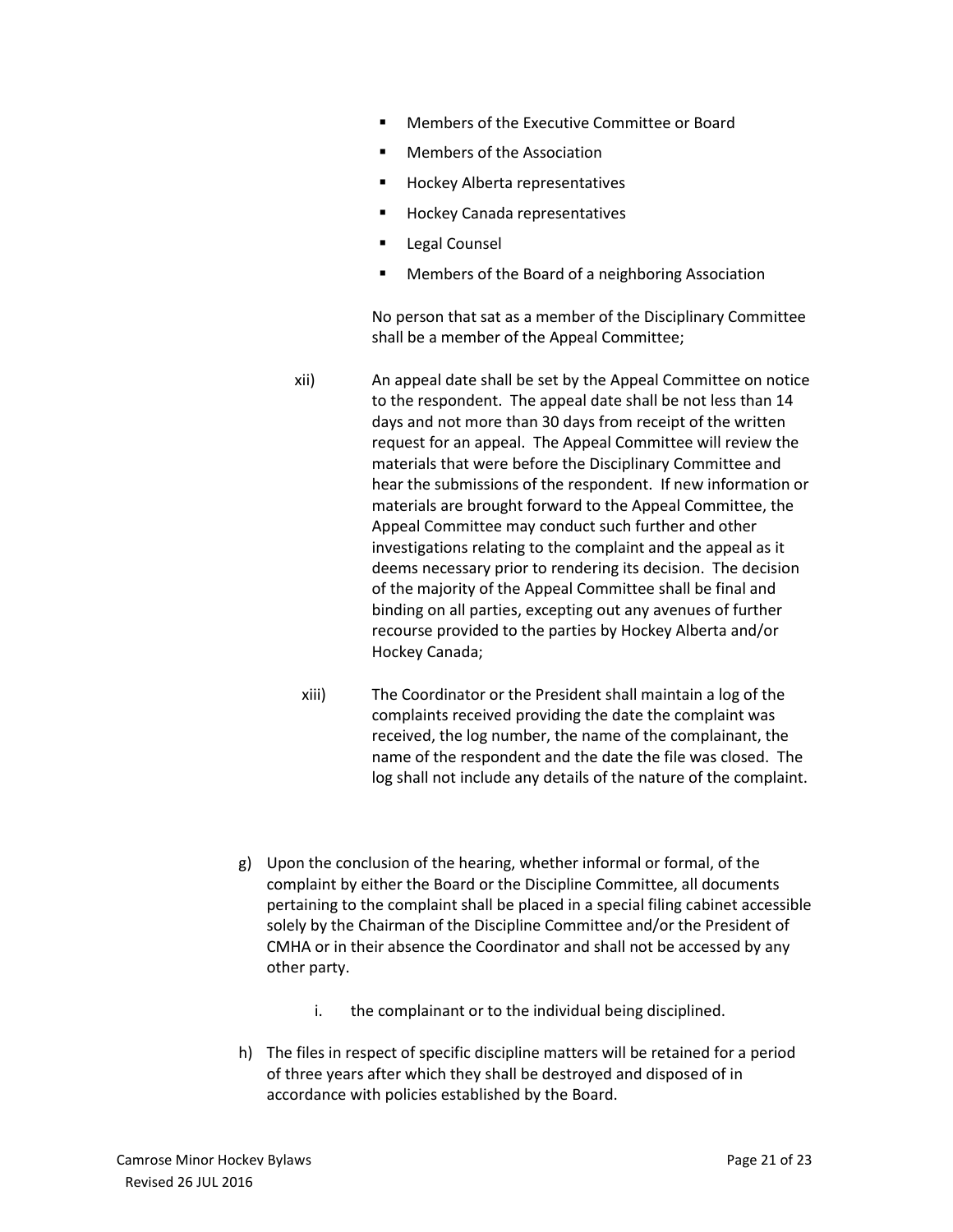# **4 MISCELLANEOUS**

# **4.0 Seal**

There is no seal for the Camrose Minor Hockey Association.

# **4.1 Fiscal Year End**

May 31 in each year shall be the fiscal year end for the Camrose Minor Hockey Association.

# **4.2 Auditing**

The financial records, books and accounts of Camrose Minor Hockey Association shall be audited at least once yearly by a duly qualified accountant or the Executive Committee. A complete and proper statement shall be submitted by the coordinator (s) at the Annual General Meeting.

# **4.4 By-Laws**

The By-Laws of the Camrose Minor Hockey Association may only be rescinded, altered or added to by a Special Resolution passed at a general meeting of the General Membership.

### **4.5 Inspection of Books and Records**

The books and records of the Camrose Minor Hockey Association may be inspected by any Member in good standing at the Annual General Meeting or any other time upon giving reasonable notice to the Executive Board and arranging a mutually satisfactory time with the Member of the Executive Board or the Coordinator having charge of same. The books and records of the Camrose Minor Hockey Association will be available at all Executive Board meetings for review by the Executive Board Members. The books and records of the Association shall be available to the President at all times.

### **4.6 Borrowing Powers**

For the purpose of carrying out its objects, the Association may borrow, raise or secure the payment of money in such manner as it thinks fit. The Camrose Minor Hockey Association may issue Debentures or General Security Agreements only under the sanction of a Special Resolution passed at a general meeting of the General Membership.

### **4.7 Code of Conduct**

All members of the Board, Division Directors, Committee Members, Coaches and staff of Camrose Minor Hockey Association are required to sign a Code of Conduct.